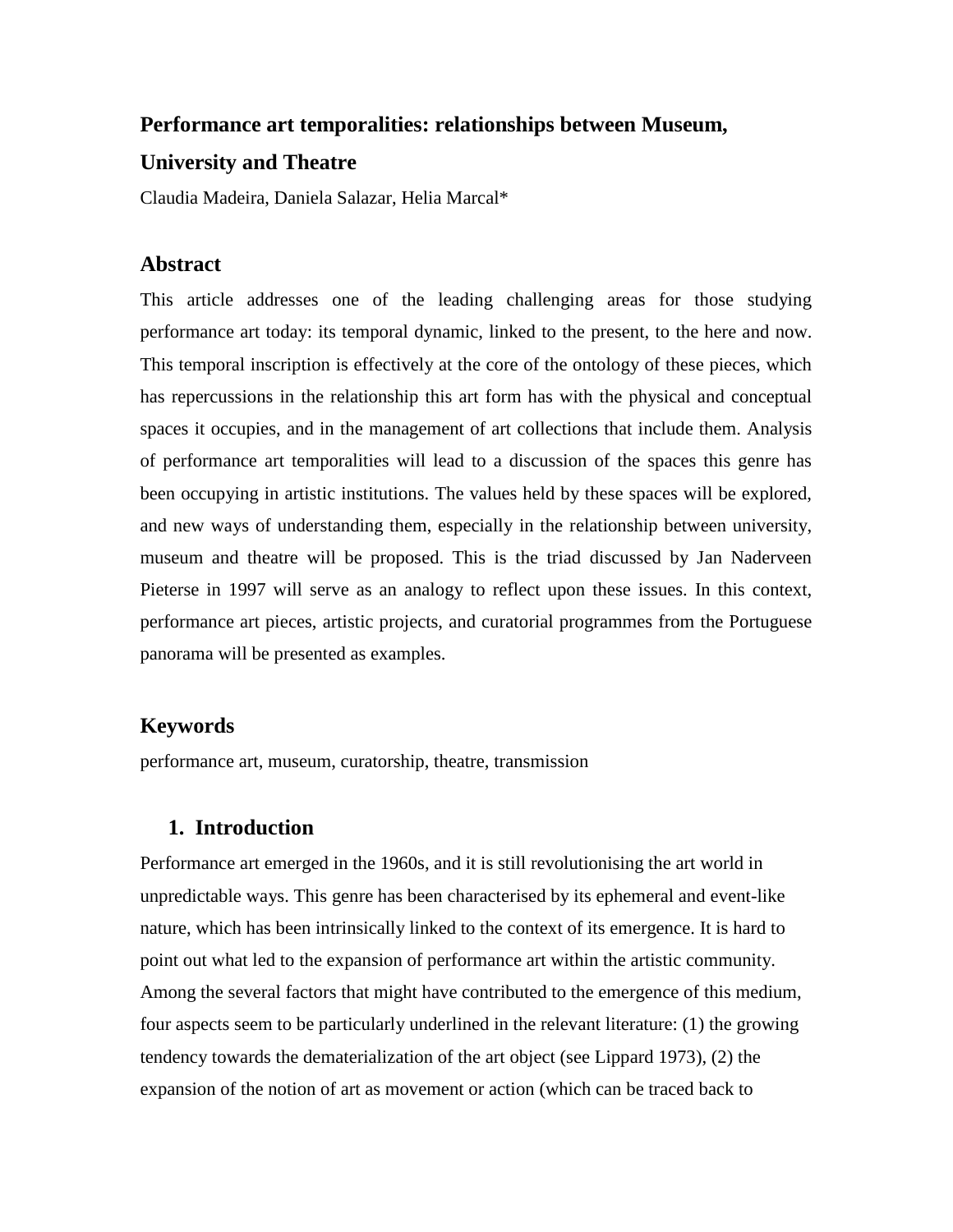Pollock's action-painting – (see Kaprow 1958), (3) the use of the body as instrument (see Jones 2012), or (4) the socio-political context, linking the occurrence of performance art to a reaction against the art market, commodification and capitalism (see Goldberg 2001 or Bishop 2012). The notion of performance art has since expanded, incorporating various peripheral art forms that do not fit specific categories within the realms of visual or performing arts (see Jones 2012 or Madeira 2017). Both the ephemerality of the medium and the lack of categorisation of an expanded field that became known as performance art has delayed possible incursions on the preservation of this genre, which only became noticeable in the mid-1990s. Again, there were several aspects associated with this tendency. A strong nostalgic response regarding performances held in the 1960s emerged, leading to a "process of historicization" of these works. According to the historian Jessica Chalmers, the idea that these works were presented with a clear intent against commodification and in favour of an absolute ephemerality led to a resurrection of this works into "art history" and its re-performance "as a generational legacy" (Chalmers 2008). The museum, along with the Academia, was one of the first places where this historicization was somehow made. A consequence of this growing tendency of performance art acceptance inside the museum space was the occurrence of multiple performance presentations and re-enactments of past events held since then (see Jones 2012a), and the recent incorporation of performance art in museum collections (Calonje 2014, Laurenson and Saaze 2014). Although it makes sense that museums could be the precursors of performance art conservation, the place of this artistic genre inside these institutions is constricted and undefined. That happens perhaps because performance art itself lacks a specific ontological definition, but it could also be that practices of preservation are also bounded by specific disciplinary borders and procedures that do not resonate with the variability and variety of this artistic genre. At the same time, performance art preservation is becoming increasingly urgent. Seminal artworks created between the 1960s and the mid-1980s suffer from an apparent deficiency of documents and material remains, which aggravates the absence of memories caused either by the fragmentary condition of memory or by the disappearance of key-actors that produced or participated in those art events. Recovering these performance artworks is especially onerous in the case of manifestations that operate outside the art market circuit, or that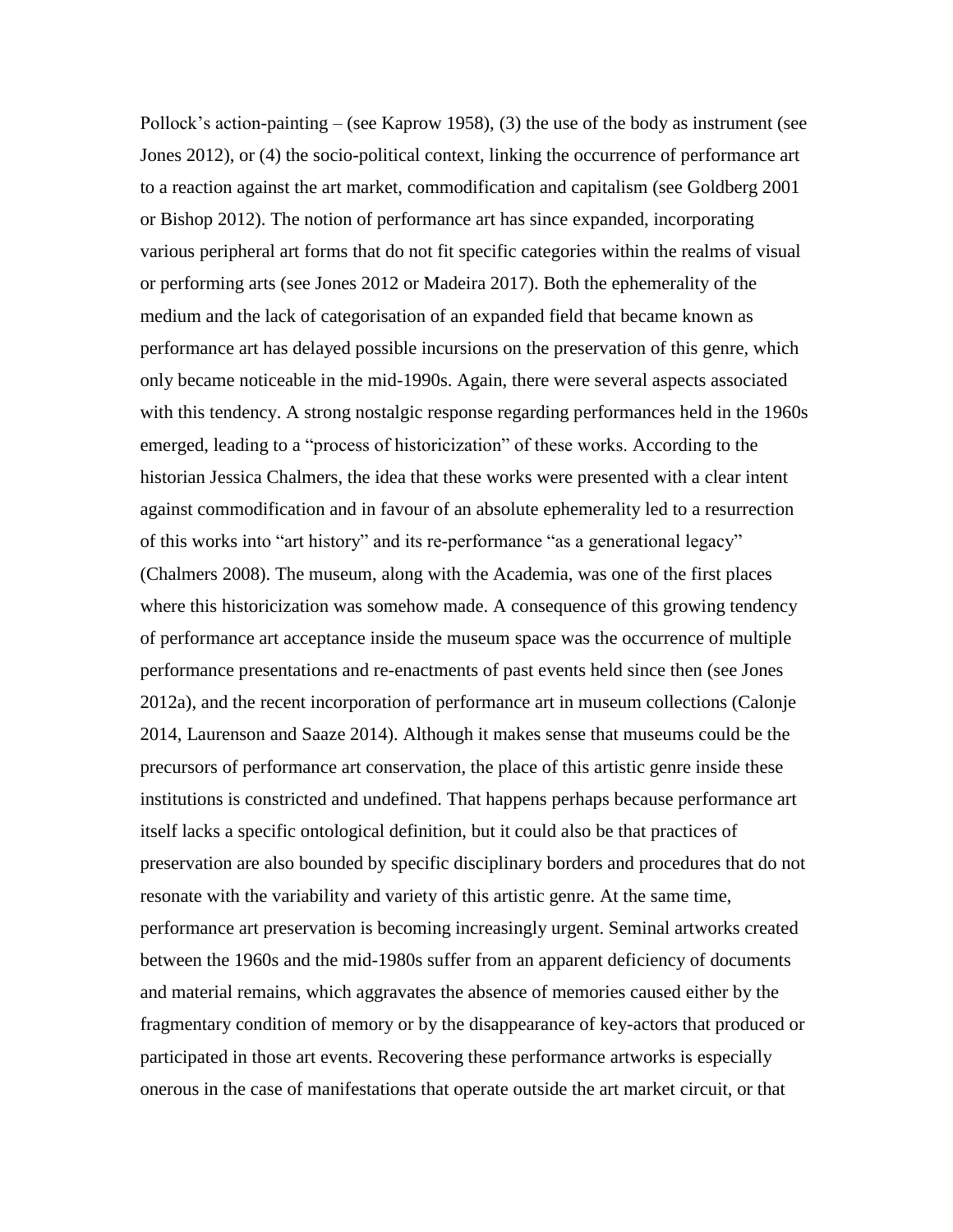were created as a subversive response to a context of oppression. That is the case of most performance artworks produced throughout the world during that period, which witnessed the rise of the social ruptures and affirmation movements, with issues ranging race discrimination, LGBT rights or AIDS awareness, gender, among others. Among the social ruptures and convolutions it seems particularly relevant to mention the occurrence of several military operations, namely the Vietnam War (1955-1975) or the Portuguese Revolution, and the Colonial War (1961-1974), or the advent of socio-political changes, which specifically in Latin America, Eastern Europe, or in the Iberian Peninsula produced many artistic manifestations across the fields of visual and performing arts. This paper aims at discussing the preservation of performance art, focusing specifically on three main issues: (1) performance art ontology and the possible futures of its manifestations, i.e. in which ways can these works be preserved; (2) what is the place of this genre in artistic institutions, i.e. what are the places in currently occupies, and how that occupation could be expanded into the realm of the museum; and (3) how performance art's futures can be potentiated within an institutional context. To develop this argument, the notion of preservation will be grounded on three different spheres: historical, conservation, and curatorial. Examples from the Portuguese performance art panorama, in the form performance art pieces created during and after the Portuguese Dictatorship, as well as artistic and curatorial projects, will illustrate this theoretical inquiry.

### **2. The non-history of Portuguese performance art**

The first Portuguese happening, at least the first called as such, occurred in 1965 at the now-extinct Galeria Divulgação (Lisbon). The history of Portuguese performance art has, however, only started to gain track in the millennium and still lacks completion. Although this statement could be applied to all "art history" in the sense that there are no "completed" art Histories, it is particularly appropriate here as these practices have not been transmitted as art to new generations either in the field of the arts or Academia. This statement is neither new nor exaggerated. Art theorist, artist, curator, and critic Ernesto de Sousa (1921-1988), one of the participants in this particular history, both as a creator questioning the concepts or as a mediator up to the 1980s, remarked as follows on the Portuguese "vanguards", which naturally included performance art: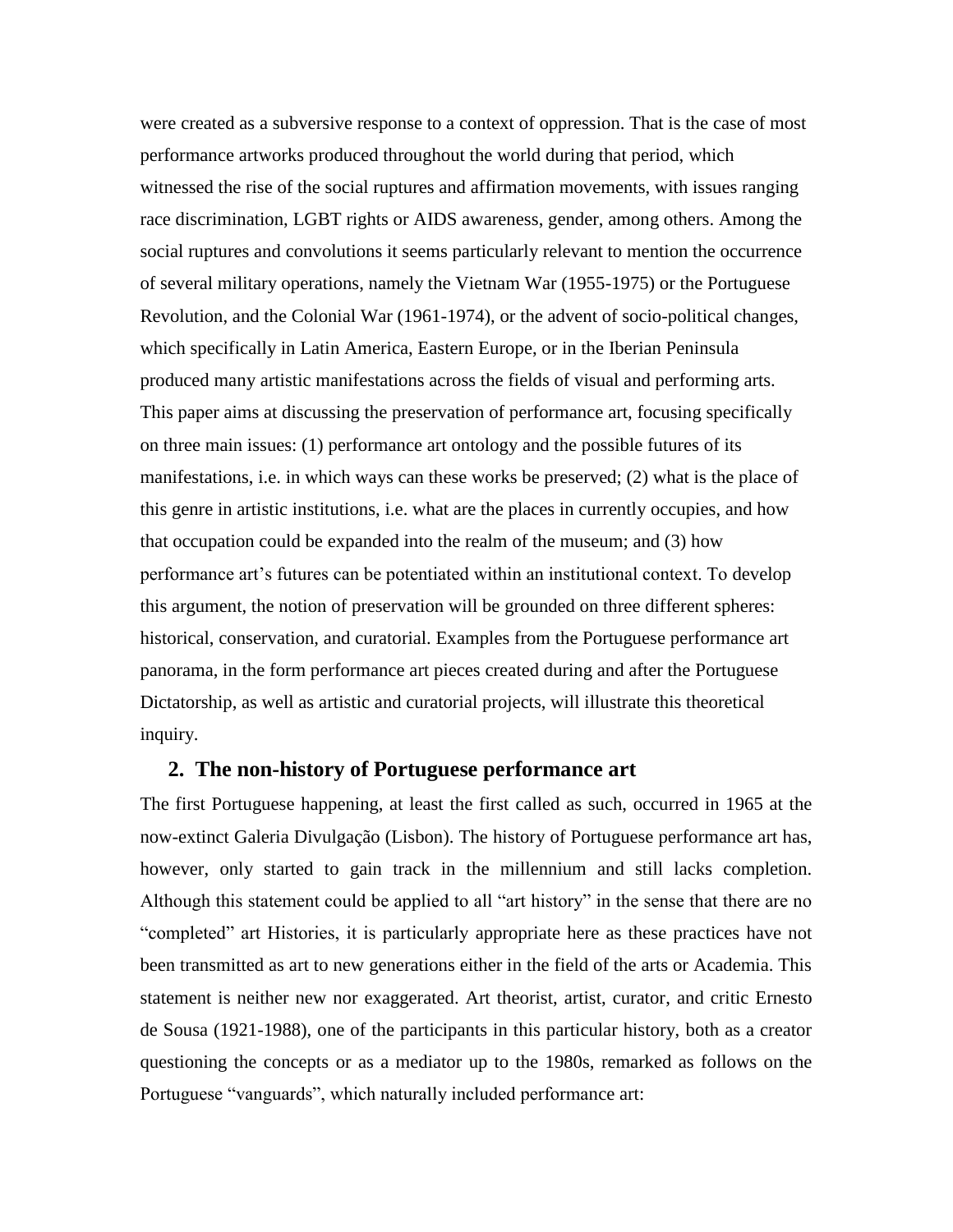"the history of modern Portuguese culture is (still) a history without history, with no real internal evolution, without continuity. (...) The history of the avant-garde in Portugal is the history of an absence where asceticism and the senselessly heroic are mixed with an inevitable epigonism, and the rest — in the best cases — are of no importance. Following its logical meanderings is to collect the parts (only parts are possible) of a huge future patience" (Sousa 1998, 134–135).

The Portuguese socio-political context provided special conditions for the appearance and rapid disappearance of this genre. Portugal suffered one of the most prolonged dictatorship periods of the 20th century (1933-1974), which was characterised by massive political persecution and repression, as well as, a high degree of illiteracy and poverty. Many of the works produced in Portugal until the mid-1980s dealt with Portuguese social performance issues (through themes inherent to the Revolution of 1974 or the Dictatorship, and Colonial War – 1961-1974, for example) (Madeira 2007, 2016, 2017), a factor that cannot be ignored when thinking about the absence of records and documentation that led to their early invisibility. Works such as Música Negativa (Negative Music - 1965), by E. M. de Melo e Castro, Identificacíon (Identification – 1975) by Manoel Barbosa, Rotura (Rupture – 1977) by Ana Hatherly (1929-2015), or o pombal (The dovecot – 1973), os dias cinzentos (The grey days – 1981) by Carlos Nogueira, or Revolution my body nr.2 (1977), by Ernesto de Sousa, are some examples of those works.

The ephemeral character of Portuguese performance works was enhanced by the lack of means or will to archive or record the performance events. On the other hand, the organisation of the performance events was also somewhat informal, with the emergence of performance art in Portugal being mainly characterised by the networks that were set up between artists in Portugal and abroad, through numerous prepared performances, spontaneous actions, festivals, among many other artistic formats. These actions, events, rituals or happenings (the terminology is very diffuse, even for the artists themselves), predominantly emerged before the art market. With the revival of the Portuguese art market during the mid-1980s, a process coinciding with a progressive democratization of Portuguese society that diminished art's function as a means of protest, the artists' paths were diverted into other professional activities or even other media linked to the market, such as painting or sculpture, losing track of the performative practice of the works from their past (Madeira 2007, 2016, 2017). Considering, however, the precarious condition of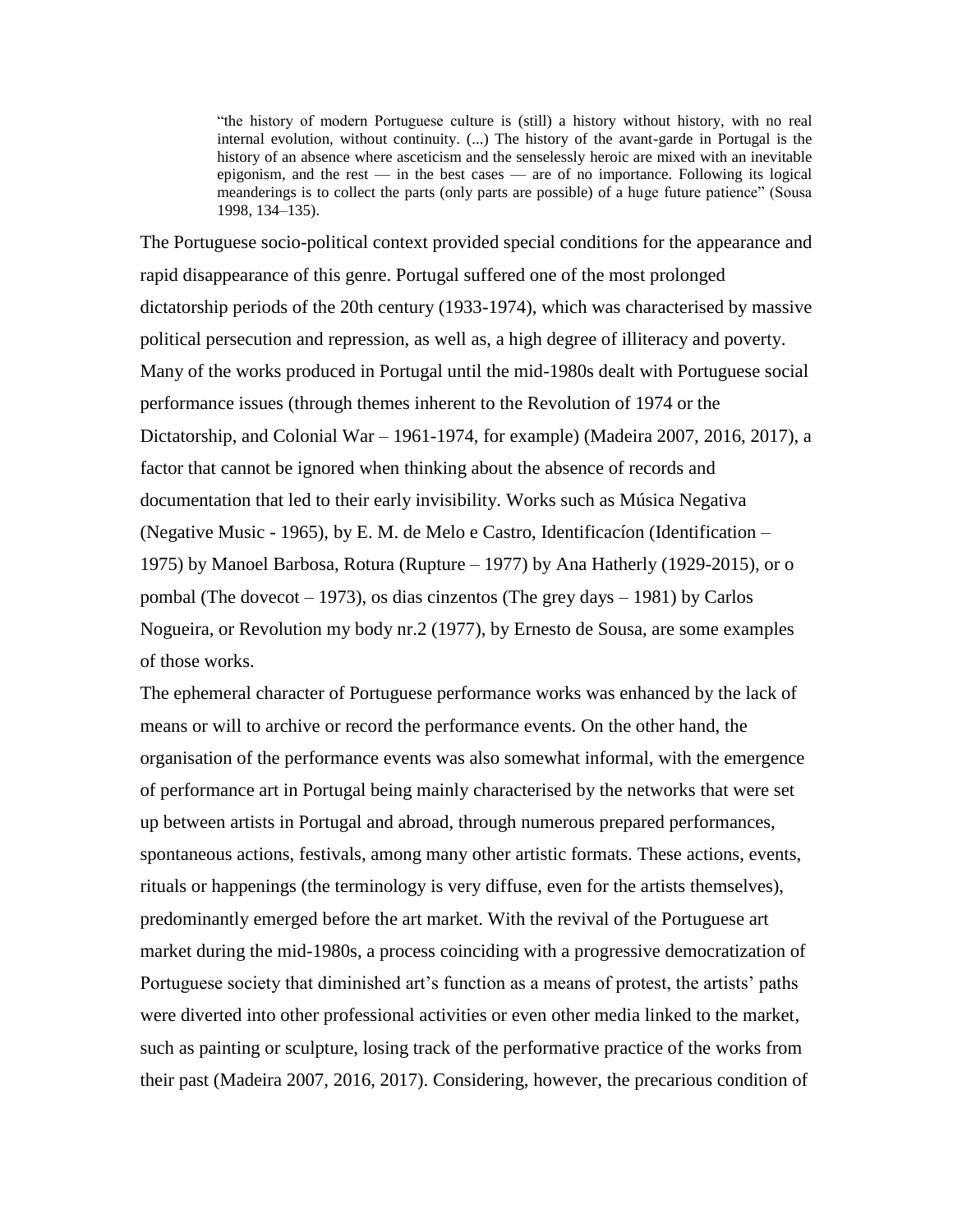the memory of these events – which mostly exists in the minds of artists or witnesses that are rapidly disappearing, what remains of this story and how can we recover it and transmit it, to enhancing the possible futures of these works? Before answering this question, it is important to discuss which kind of futures can be expected for these works. As mentioned above, performance art emerged as a reaction to the art market and institutional power. Can these actions ever be preserved in those contexts? Is it even possible to speak about the survival of performance art for future generations?

# **3. On the anachronic relationship between the performance event and the after-the-fact**

Back in 1993, the Performance Studies theorist Peggy Phelan, departing from a Lacanian and Derridean analysis, characterised performance art's ontology as follows (pp. 146):

> Performance's only life is in the present. Performance cannot be saved, recorded, documented, or otherwise participate in the circulation of representations *of* representations: once it does so, it becomes something other than performance.

This definition has unclear and complicated consequences in the understanding of the past and future of performance art. After all, if performance art has neither past nor future, how is it that past performance events have come down to us? In the text where Peggy Phelan puts forward the idea of performance art's sole existence in the present time, the author describes Angelika Festa's 1987 piece, Untitled Dance (with fish and others). Is a description not a way of bringing the past into the present, and of transmitting it into the future?

Looking closely at Peggy Phelan's remarks it is possible to see that the key issue to address in this discussion is actually beyond the traditional opposition between performance art and its possible futures. This author states that performance art exists only in the present as any other existence is dependent on "the circulation of representations of representations" (Phelan 1993, 146). This mise en abyme is central in Phelan's theory - in the same text this author puts forward this construction about performance art ontology, this author also refers that representation "reproduces the Other as the Same" (Phelan 1993, 3). In this sense, Phelan adds, the "relationship between the real and the representational, between the looker and the given to be seen, is a version of the relation between self and other" (3). This dialectic encounter is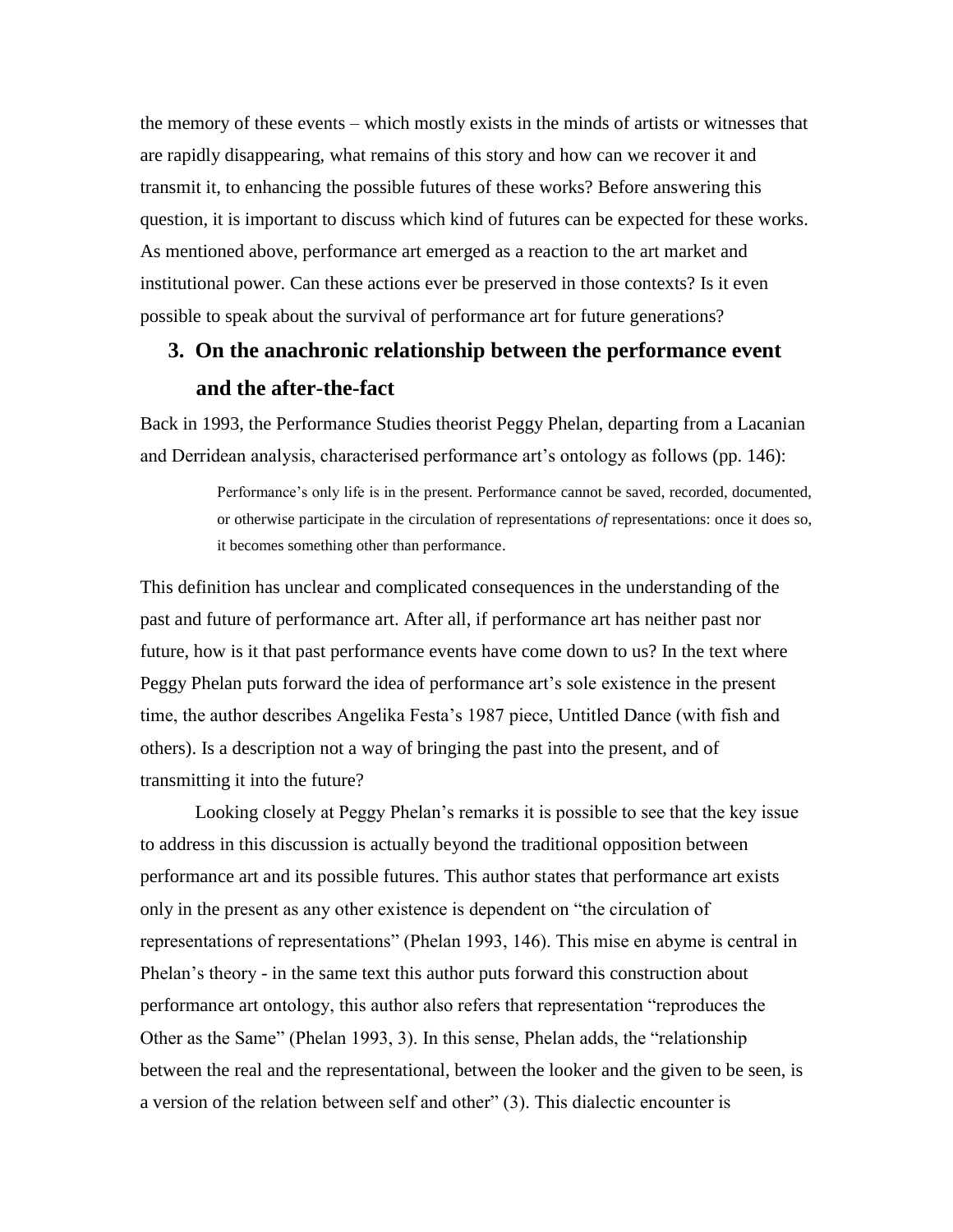nonetheless perpetuated as Same in the several reproductions of representations that populate the performance art event after-the-fact. In this case, Phelan's account on performance art ontology needs to be seen as opposition to fixed and static representational modes, which obey to the oppressive and patriarchal logic of the archive.

Performance art is then not fundamentally contrary to its perpetuation in time; indeed, it opposes to how its preservation operates and is operated by forms of representation. In this sense, performance art objects its documentation since documentation is a representation of the performance event. Looking at recent advances in post-structuralist theory, especially regarding works by J. L. Austin and Jacques Derrida, which crucial for the field of Performance Studies, it is possible, however, to consider that both the performance event and its future instances are performative. These future instances can be either documents or even re-enactments. Theories about representation or performance art ontology have emerged since these theoretical explorations. In this sense, the works of Philip Auslander and Amelia Jones are especially  $relevant<sup>1</sup>$ .

Philip Auslander, drawing from J. L. Austin's seminal work "How to do things with words?" (1969), develops in The Performativity of Performance Documentation (2006), among other texts, an argument opposing Phelan's remarks on performance art ontology. There are two main pillars of his line of reasoning in The Performativity of Performance Documentation: (1) performance art, instead of existing solely in the present, might only be considered as such in the moment of its (photographic) documentation (Auslander 2006) and (2) any act of performance documentation is performative a priori, as "the act of documenting an event as a performance is what constitutes it as such" (Auslander 2006, 3). Documentation then works as a complement to the performance work. Auslander's reasoning clarifies that the relationship between the photographic document and the moment of its creation (the performance event) provides meaning to the document itself. This meaning is, however, not necessarily attached to its evidentiary nature, but to the intention of its creation – as a document of a performance event. The intertwining between performance art and its documentation is

<sup>1</sup> It is important to mention that these authors' perspectives come from the fields of Visual Culture (Auslander) and (Art History). Other important authors such as Judith Butler, whose work departs from a linguistics perspective (namely from Jacques Derrida's and Gilles Deleuze's work) are not referred in this exploration.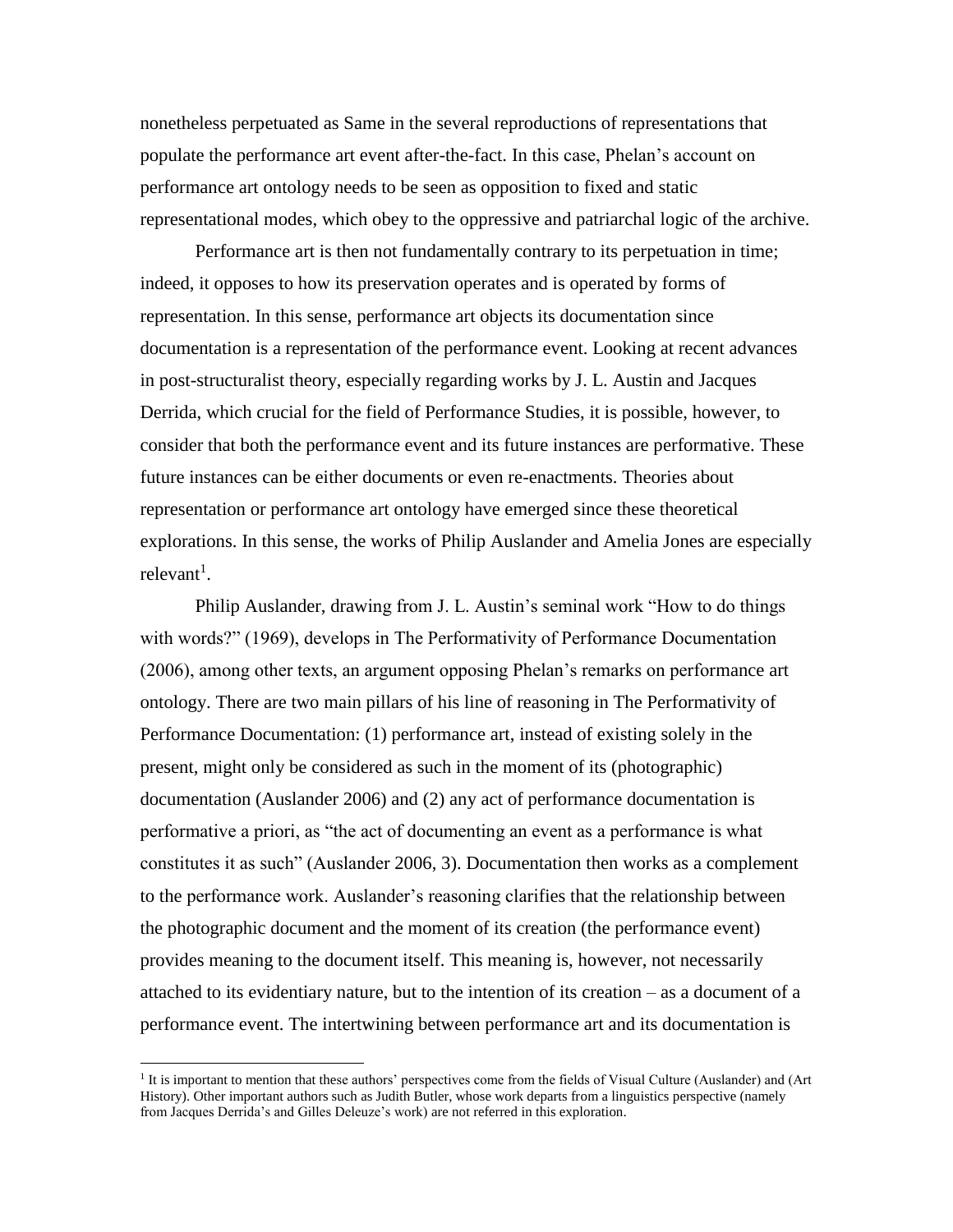also proposed by Jones. The art historian, Amelia Jones argument, does not discuss the nature of the photographic document as validation of the performance event. This author, nonetheless, refers the "mutual supplementarity" of this genre and possible photographic documents, adding that "while the experience of viewing a photograph and reading a text is clearly different from that of sitting in a small room watching an artist perform, neither has a privileged relationship to the historical 'truth' of the performance" (Jones 1997, 11). These views necessarily imply that neither the originary event is more truthful to the artwork than its documentation, nor is performance art documentation trying to provide a full or uncontested view of the performance art event. The document serves as medium for a dialogue to happen between the past and the present, within a given context, for a given referent. Documents are, for that reason, truthful enough to be the anchor of future performative interpretations of the performance work. Indeed, for both Auslander and Jones, both the performance event and the documentation, or possible re-enactments, are contingent, mediated and fragmentary. Their views mimic the idea of absence of representation developed by Jacques Derrida (1977), who suggests that there is no outside-the-text – everything that we grasp is text, which can only be partly read, according to a given referent. This perspective is a crucial point of the current discussion: performance art's futures imply that performance art cannot be a representation of representations. If performance art events are understood according to that given referent, what distances the event from its documentation or future instantiation? Like the documentation of the performance event, the event itself is confirmed or read by the reception of a spectator at the moment of its actual or simulated instantiation. When it occurs in the presence of someone, when it is only transmitted through someone, or even through a recording machine, this performance gains repercussions in the memory of these individuals – who experience it either through the event or its documentation. For that reason, it is always mediated and fragmentary. For that reason, it is always a product of construction, either physical or not. And, for those reasons, the performance art event is, along with its documentation, a text, always partially apprehended. Through these mediation processes, of which the performance art event is at the centre, performance art becomes itself through several instantiations in its history. This perspective implies that performance art is not necessarily linked with the originary (or inaugural) event: that link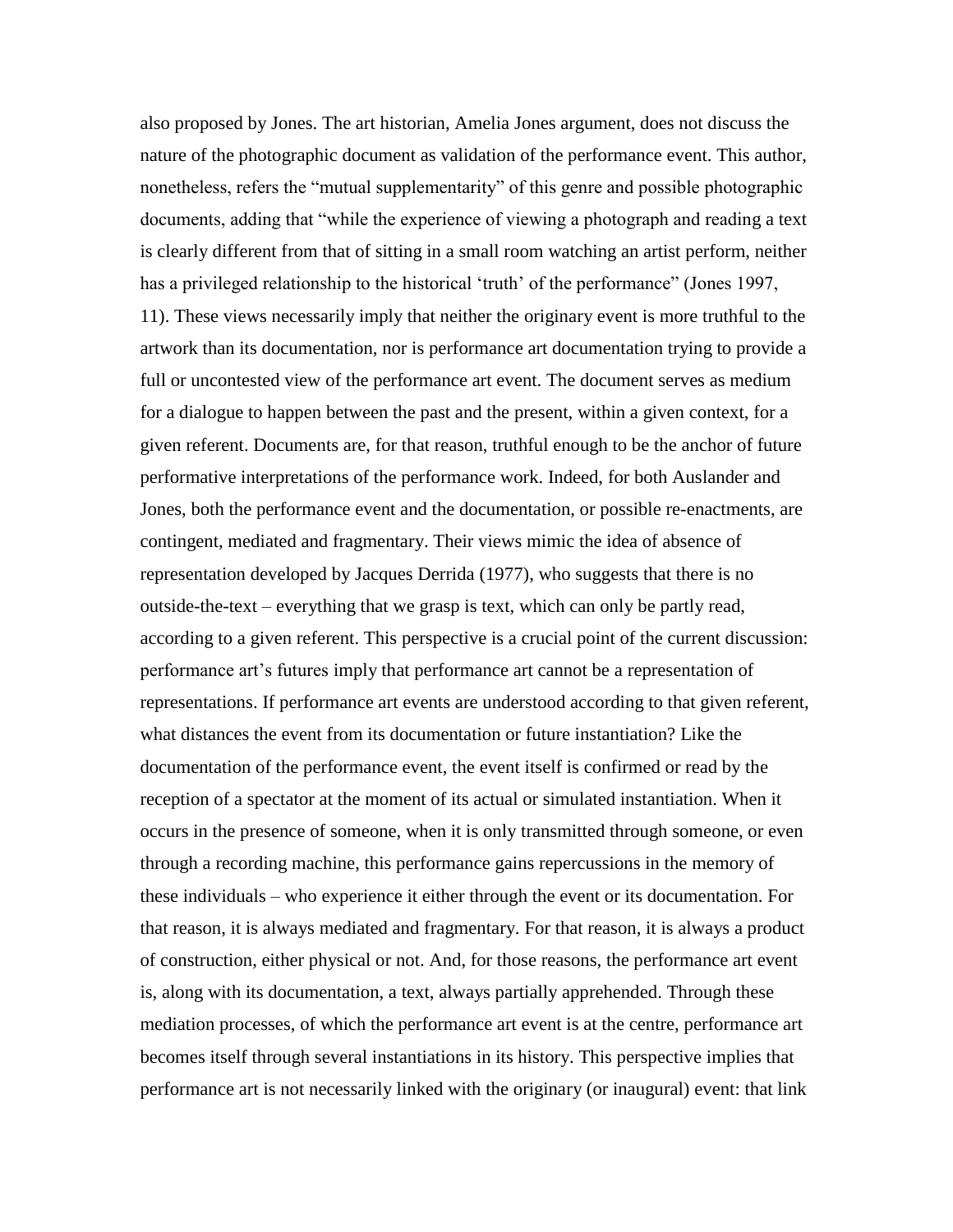exists since the originary event consists the first instantiation of the artwork, and thus, the point of departure of its plural authenticities. Looking back at Phelan's account, performance art does not exist solely in the present. In this sense, performance art not only exists outside the present time, but survives in its uncontained plurality.

This notion echoes the idea of artworks' biography explored by the philosopher Renée van de Vall and co-authors in 2011. Thinking about artworks' biography means to accept artworks' changeability and acknowledging that change can happen with time and be induced by the interaction between the artwork and several actors (Vall et al. 2011). The notion of biography is especially important because it "enables us to identify and compare stages and turning points in artworks' lives" (Vall et al. 2011, 6). Thinking about the case of performance art and its afterlives, it is possible to see documents or reenactments as instances of the artwork's biography – turning points that can enhance change in the meaning and materialisation of the artwork without compromising its authenticity, which is, in turn, necessarily plural, made out of viral possibilities (Bedford 2012) or forms of text. In this sense, performance art's afterlives can be seen as memory devices that can be expressed, as the theorist Louis van den Hengel puts it, "through particular bodies and individuals", and yet, "cannot be contained in any single place but rather operates by way of affective interconnections or creative encounters". In this case, memory itself "works as a performative practice" (Hengel 2017, 127). Just as living beings that survive in a given habitat, just as artworks that have lives and afterlives, it is of utmost importance to understand what are the habitats that allow

performance art to grow, or to its memory to develop as performative practice. In this sense, it is particularly relevant to see which are the places performance art currently occupies and how that affects its historicization in and as practice.

## **4. Anarchic** *occupations***: the spaces of performance art**

There are many spaces performance art (possibly infinite) may and has been occupying. It is in these places of memories that short stories about the genre can gain relevance, visibility, and history, thus making it part of the past, present, and future cycle we discussed earlier. In fact, as noted earlier, the worst threat to the future of performance art is the expiration of its present. These places are, then, activators, or perhaps even catalysts, of the performative practice of these works. The very expression may occupy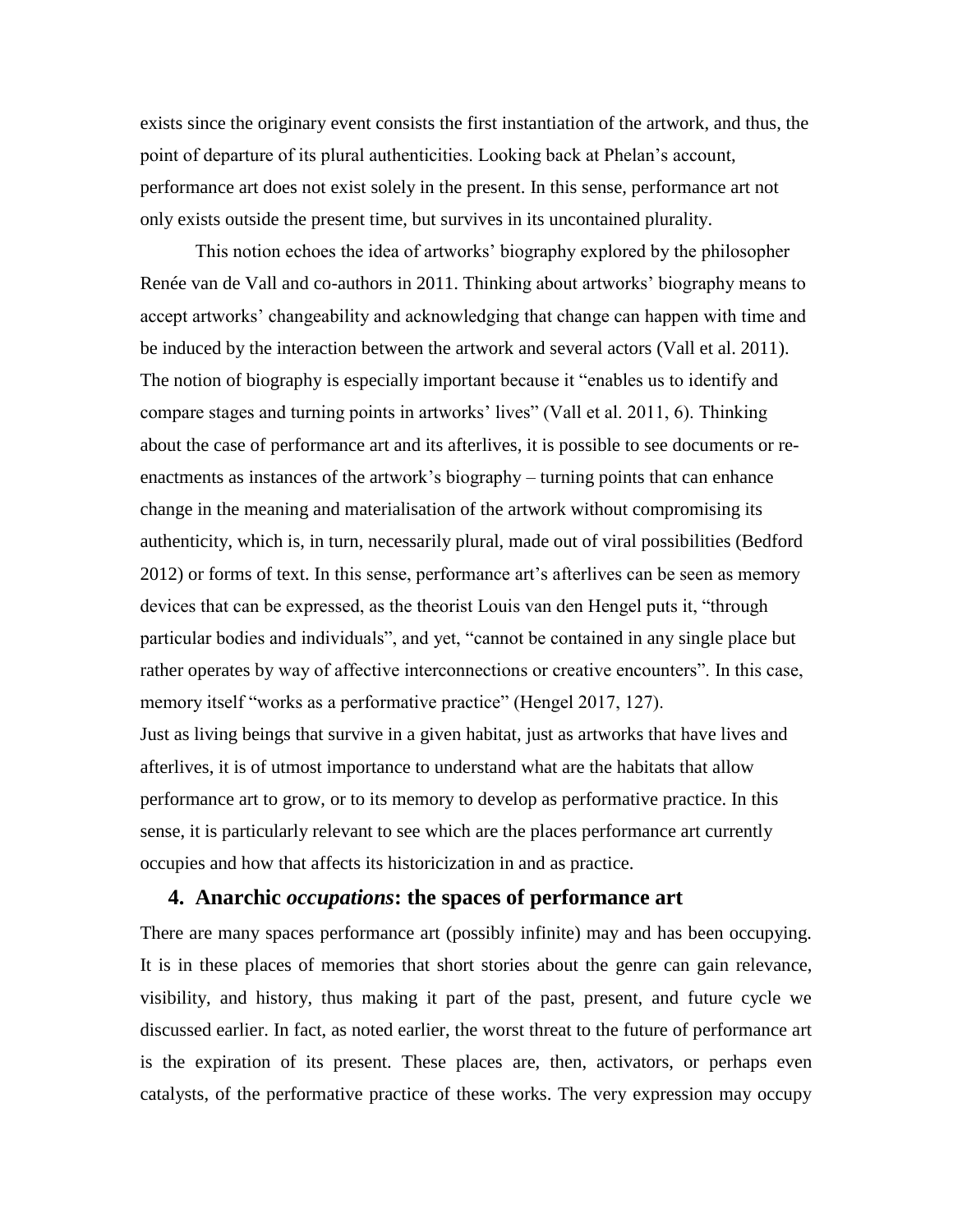reflects one of the problems of the spaces of performance art: performance art and its memories occupy many different spaces within the public sphere, from museums to the streets<sup>2</sup>, universities, or even theatres and their stages. Sometimes modest, other times visible, performance art's presence has become common in these spaces, and yet, it seems that this art genre is always surviving, not because, but despite the environment.

The exhibition *Teatro sem Teatro* (Theatre without Theatre), commissioned by the Museum of Contemporary Art in Barcelona in 2007, and presented also at the Berardo Collection Museum between 2007 and 2008, is an example of the presence of performance art (or, at least their memories) in the Portuguese museum context. This exhibition included some, though few, pieces by Portuguese artists such as José de Almada Negreiros (1893-1970) – *Manifesto Anti-Dantas* (printed document, 1915), Helena Almeida (b. 1934) - *Estudo para 2 Espaços* (photographic documents, 1977), or Ernesto de Sousa (1921-1988) – *Revolution my body nr.1* (photographic documents and text, 1977), mainly consisting on the presentation of the performance artworks' material remains. Despite envisioning to propose a theatre without theatricality, no performances or re-performances were held neither at Lisbon's exhibition nor Barcelona's. It almost seemed that *Theatre without Theatre* was also *Performance without Performance*.

This case is paradigmatic of an absence of practices to deal with performance art in museums, both at a conservation and a curatorial level. It illustrates a tendency in museums worldwide, which only now is starting to be reversed especially due to pioneer efforts by a few international museums and galleries<sup>3</sup>. Although museums started to collect performance artworks since the advent of the new millennium (Wheeler 2003), many times acquisition implied and still implies the incorporation of the material remains of these performances (Calonje 2015, Laurenson and Saaze 2014, Marçal 2017b). And nowadays, even with a growing number of performance artworks being acquired by institutions (Calonje 2015), there are still some problems with their incorporation. Documentation is often considered an incomplete process that cannot truly capture the

**<sup>2</sup>** The discussion of performance art as public art and in streets, although pertinent, falls beyond the scope of this paper. For more on this subject please consult, for example, *Radical Street Performance: An International Anthology*, edited by Jan Cohen-Cruz (London and New York: Routledge, 1998).

<sup>&</sup>lt;sup>3</sup> Tate London, for example, has been collecting performance art, and intensively researching about how to preserve and present these artworks. Their focus tends to be, however, in delegated performances (Bishop 2012), or performances that do not rely on the artist's presence.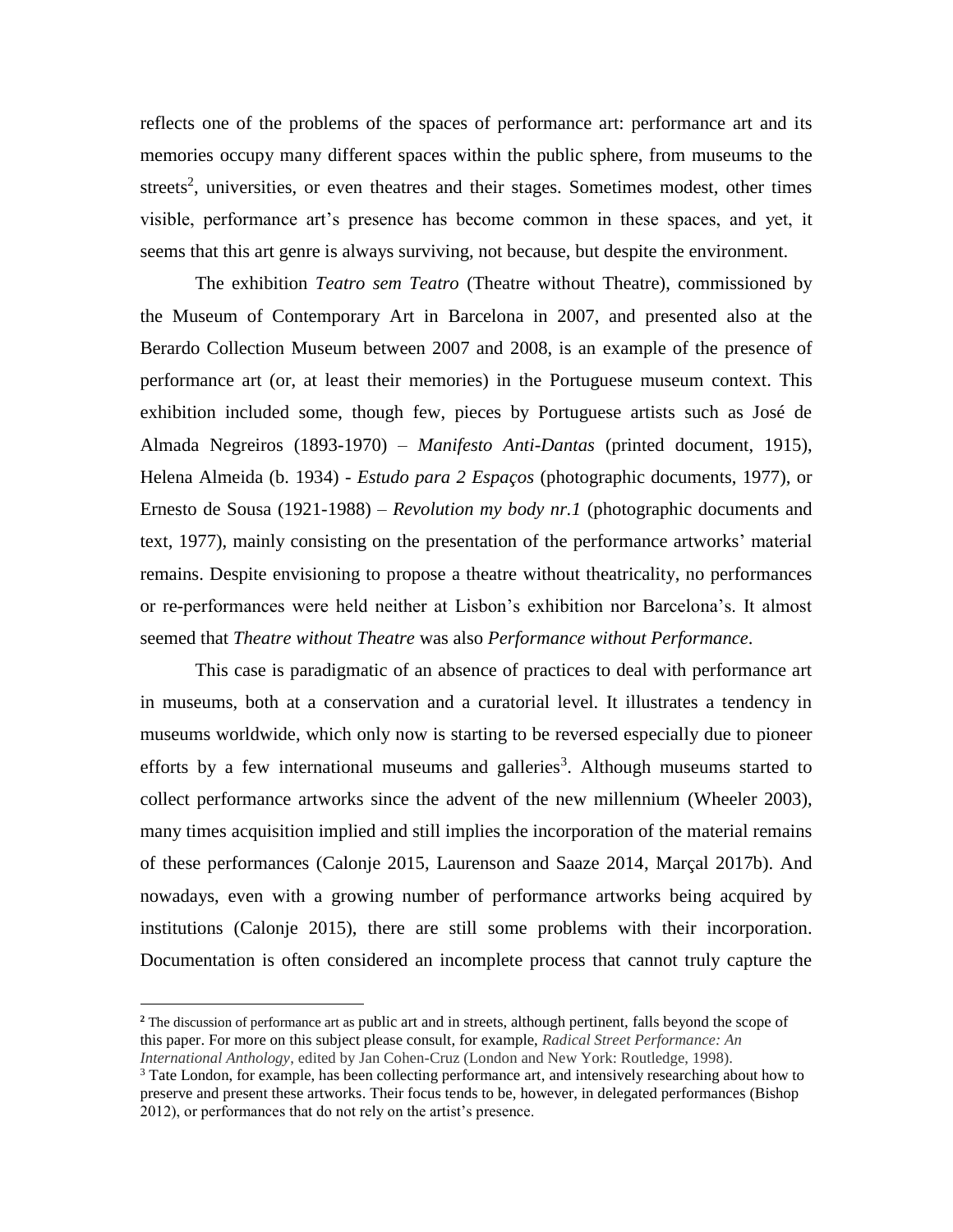event (Marçal and Macedo 2017). Re-enactments are often seen as appropriations<sup>4</sup>, or as institutional devices lacking authenticity. As referred by Hal Foster in his most recent work (2015, 127) the multiplicity and convergence of temporal units in re-enactments, instead of working the memories of performance art, might imply a dissociation between the artwork and its own time:

> Not quite live, not quite dead, (...) reenactments have introduced a zombie time into [museums]. Sometimes this hybrid temporality, neither present nor past, takes on a gray tonality, not unlike that of the old photographs on which the reenactments are often based, and like these photos the events seem both real and unreal, documentary and fictive.

Re-enactments are, however, considered by many theorists as a way to restore the performative and material practice of the artwork (see Hengel 2017, for example). One of the most prominent Performance Studies theorist, Rebecca Schneider, even refers to reenactments as acts of survival, that "may be a critical mode of remaining, as well as a mode of remaining critical: passing on, staying alive, in order to pass on the past as past, not, indeed, as (only) present" (2011, 7). In other words, re-enactments serve not only to restore the practice and embodiment of these works but are also mechanisms to reflect upon the history of the works itself critically. In this sense, is it possible to think about reenactments in the museum context as a way to pass the memory to future generations?

There are four main identifiable obstacles to performing re-enactments of historical performances inside the museum sphere. (1) The first lies with the originary context of artworks such as the ones referred above. Museums tend to consider that artworks created between the 1960s and the mid-1980s, by opposition to what Claire Bishop regards as delegated performances (2012), are primarily against commodification, mainly resisting any means of perpetuation. (2) As referred by Laurenson and Saaze (2014) regarding the works of Tino Sehgal, restoring the performative practice of performance art requires maintaining a network of knowledge and actors, which can quickly become unsustainable for small to medium-sized institutions. (3) Many of the actors that were present in the first instantiation of the works are now deceased, and

<sup>4</sup> Regarding the documentation of Marina Abramović's *Seven Easy Pieces*, for example, a work where the artist re-enacted five works from other artists, R. Blackson considers it a possible act of appropriation that could ultimately jeopardize the authenticity of the re-enacted works. He states that it challenged and reassigned "the authorial agency of the (re) performed works", and that the artist "has taken steps to potentially eclipse the works she re-enacted in *Seven Easy Pieces* by meticulously documenting each of her performances" (Blackson 2007, 39).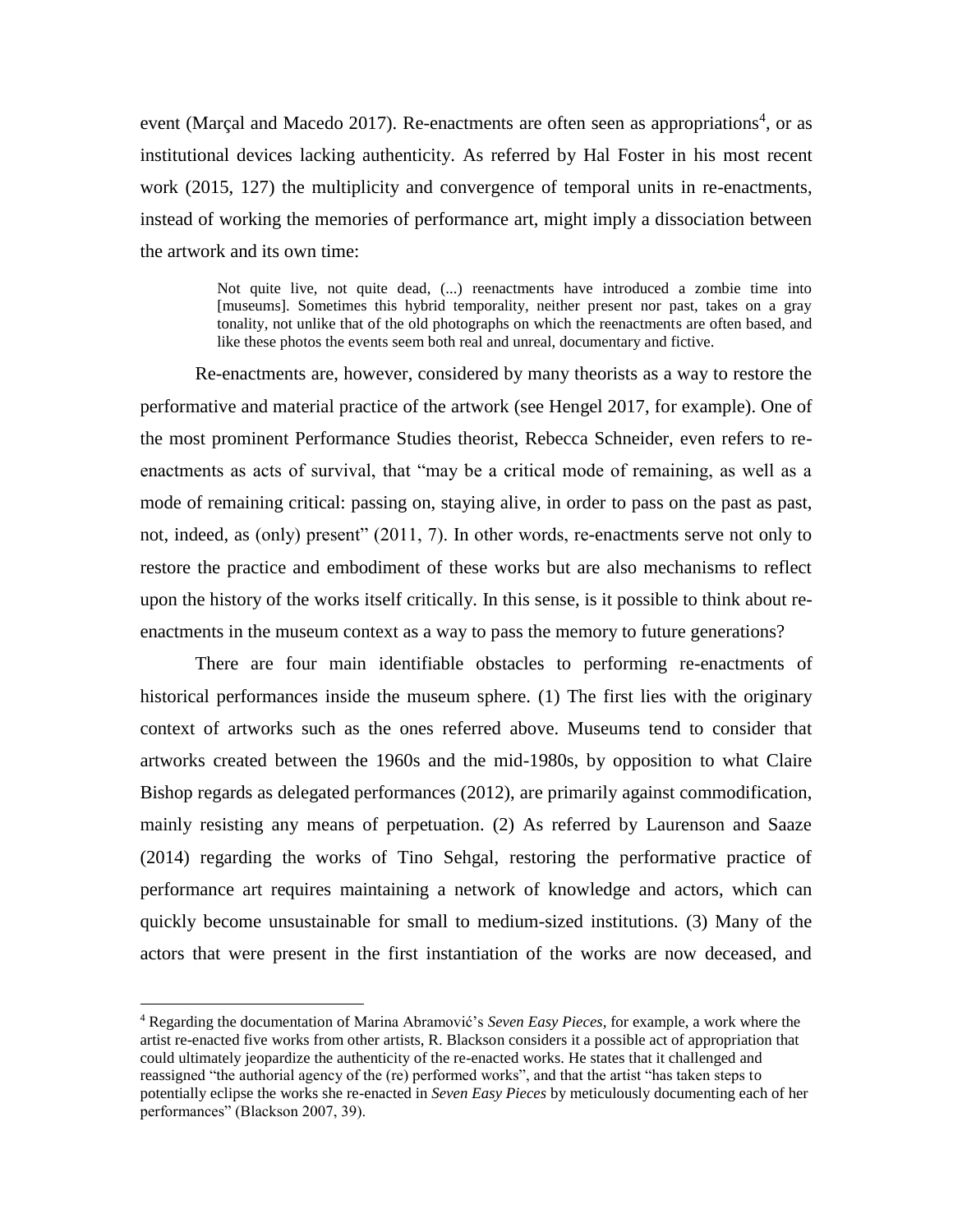recovering the details of the artworks becomes more and more complicated. That is the case, for example, of Ernesto de Sousa, which seminal performance and mixed-media works, such as *Luís Vaz 73* (1975), remain incomplete due to the lack of information<sup>5</sup> (see Marçal et al. 2017). (4) At least in Portugal, to this time there was no collaborative effort to join the dispersed information about Portuguese Performance Art. Material remains from performance artworks as well as related information are spread around several Portuguese museums and private collections, most of which do not dialogue or carry out joint projects with each other. The scattered nature of these collections is seen not only geographically, but also regarding categorisation: traces of these artistic practices are to be found in museums of modern and contemporary art, as well as in performing arts museums, or even in ethnographic or history museums<sup>6</sup>. Moreover, Portuguese performance artworks are absent from Portuguese museum collections, which is another impediment to the practice of re-enactments of to their effective preservation. Besides re-enactments, there are other obstructions to performance art incorporation that lie in the policies of acquisition, management, and conservation. These *practices of preservation* are essentially material-oriented, creating many issues when these works indeed arrive at a museum collection. How to manage the inventory of artwork that does not exist? Or, how to curate the inconceivably large volume of information that comes with the documentation of a performance artwork?

 Several projects have emerged in the last years to try to answer these questions. *Collecting the Performative: A Research Network Examining Emerging Practice for Collecting and Conserving Performance-Based Art* (2012–2014), and *Performance at Tate: Collecting, Archiving and Sharing Performance and the Performative* (2014–2016) are two of the main research projects aiming at finding solutions to these problems. Both emerged as collaborations between the TATE Galleries and the academia (Maastricht University and University of Exeter, respectively) and their results are now starting to

<sup>5</sup> In the catalogue of the exhibition *Anos 70: Atravessar Fronteiras* (1970s: Crossing Borders), the curators A. Ruivo and R. H. da Silva discuss the difficulties of presenting *Luís Vaz 73*. See Ruivo 2009, Marçal et al. 2017 for more details. This exhibition presented many performance artworks. Besides *Luís Vaz 73*, however, no performance artworks were showed as performance.

<sup>6</sup> Here, we must not forget that performance art practice is intimately linked, in various ways, to the social performance and is often a resource in the research and transmission of these contexts and social, political and cultural conjunctures (Madeira 2012, 2016, 2017).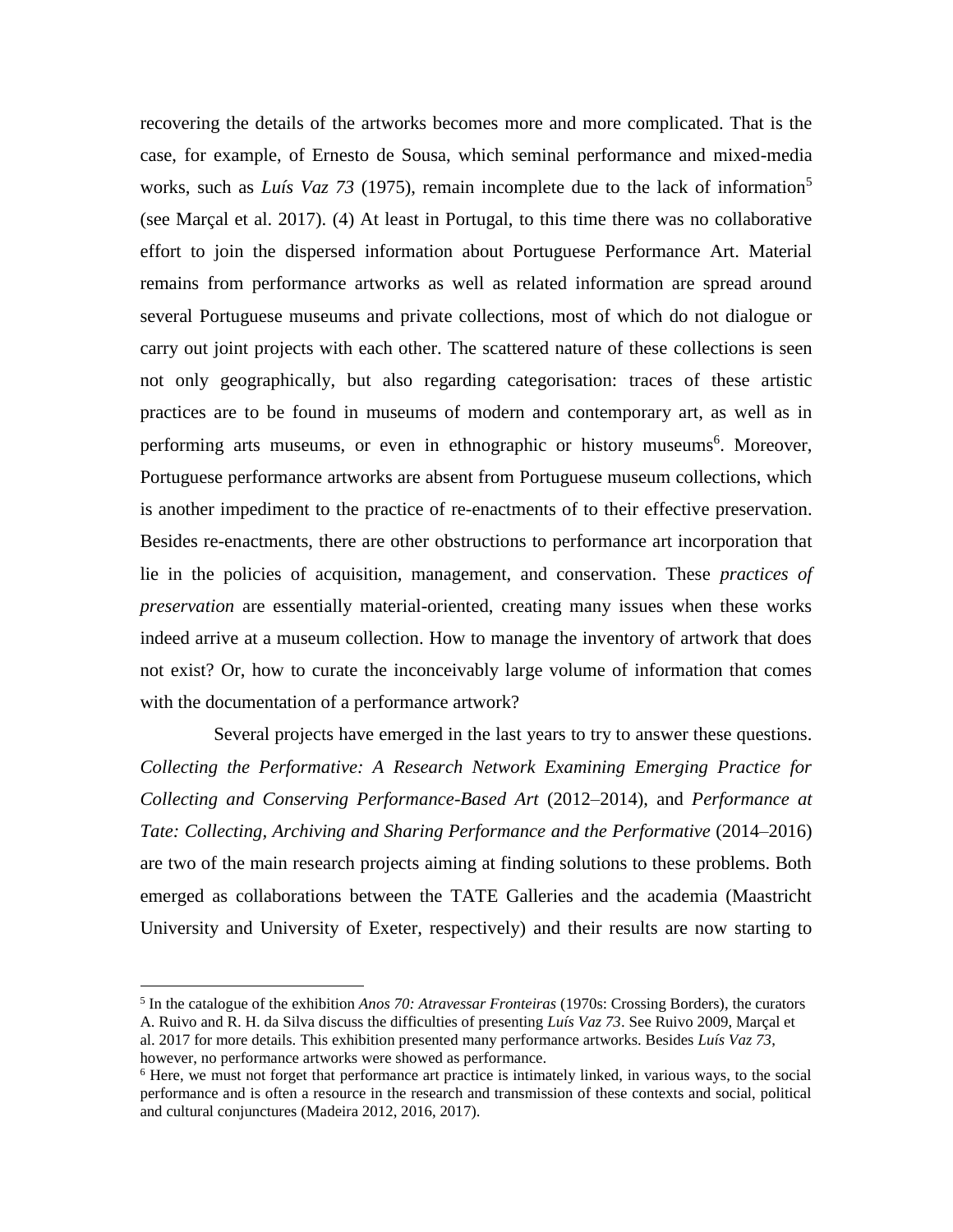become available. One of the main results of the first project is the *Live List*, which features some aspects to have in consideration when collecting Live Art (Tate 2014).

The collaboration between art institutions and the academia is also visible in Portugal, where the first project aiming at conserving contemporary art by Portuguese artists (Documentação de Arte Contemporânea) started in 2009. PO.EX project (*70-80 - Arquivo Digital da Literatura Experimental Portuguesa*) created the first digital archive for experimental literature by Portuguese poets, including some performance works emerging from this lineage. Despite the best intentions to reflect upon this theme (initiated in the 1980s by Isabel Carlos from *Centro de Arte Moderna – Calouste Gulbenkian Foundation*), academic research about Portuguese performance art and its history only emerged in the mid-2000s in the form of Master or PhD Dissertations (Metello 2007, Madeira 2007, respectively). The lack of recognition of this genre and its history in art history or related courses and degrees might be to blame regarding the delayed answer to this problem by the academia. This is noticeable not only in University programs but also in course curriculums, where the presence of contents from Performance Studies is merely occasional<sup>7</sup>.

The same also happens in theatre courses, where the practice and history of performance are only broadly referred. And while some theatre laboratories are experimenting with what could be understood as performance art (or, somehow, an expanded theatre), academic institutions are still reticent in developing Bachelor or Master programs that equally explore theatre and performance. The Portuguese Academic panorama contrasts with the variety of programs that are thriving in the international context, where courses in Performance Studies or Theatre and Performance populate Universities in the West. The Portuguese setting, along with the absence of Research Centres focused on Performance Art, leads to the lack of regular funding for the study of these artworks. The rigidity of the academia is also contrary to the tendency that is being observed in theatres across the country.

Discontinuity is the central aspect to highlight regarding theatres in Portugal – while some theatres present programmes with some instances of performance art there is

 $7$  One important exception is the newly formed post-graduate course in Performance by the Faculty of Fine Arts from Porto University.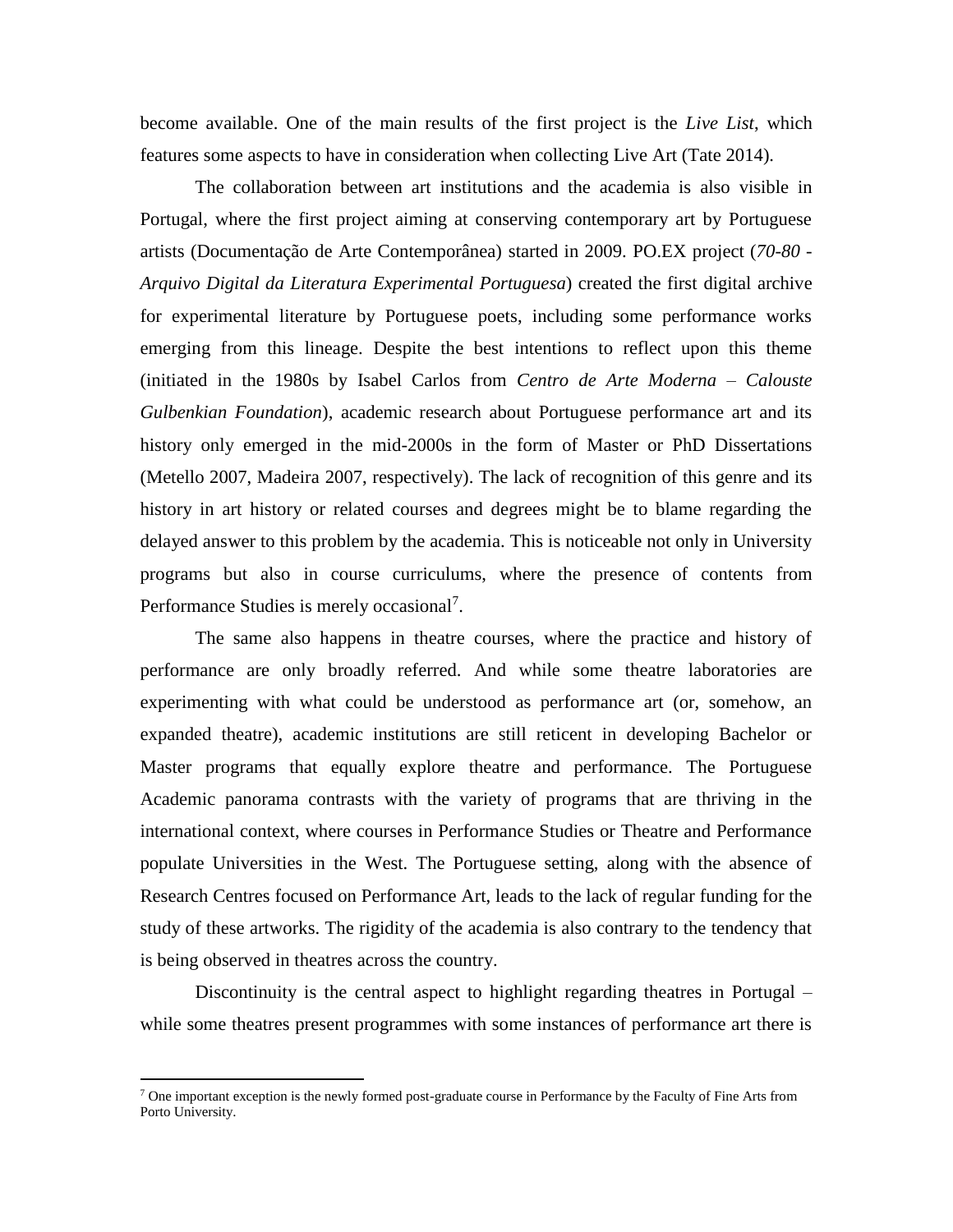no specific space where this art genre is fostered and developed. Some of these small and yet seminal instances are, however, worth exploring. Although these initiatives are dispersed throughout the country and several venues, Maria Matos Theatre (Lisbon) $8$  has become an example due to its very diverse programme, with contributions by many Portuguese performance artists (such as the duo Ana Borralho & João Galante). These artists tend to belong to a younger generation that is recovering performance art as an artistic medium while experimenting with different formats, using, for example, video installations to expand the visuality of their works, or working with community engagement through workshops, pursuing a model of the above-mentioned delegated performances. One of the problems that emerge with this format, however, lies with the focus on newly constructed performance artworks. Theatres are naturally eager to explore the limits of artistic creation within and outside the realm of what is considered Theatre (which boundaries are slightly blurred). It is not part of Theatre's mission to preserve artworks for future generations, which might explain the timid expression of reenactments in these spaces, and the absence of documentation of these artistic practices.

The absence of documentation of these embodied practices will make future preservation efforts especially challenging. In the rare occasions Theatres or independent (or alternative) spaces perform re-enactments, these absences are even more dramatic, as they denote the deficient intergenerational transmission of important testimonies. Zé dos Bois Gallery (ZDB, Lisbon), for example, was the stage of an artistic re-enactment. In this case, the first so-called happening, mentioned at the beginning of this paper, was reenacted in 2017, in the context a programme featuring many works of experimental poetry. Several interviews with relevant actors, many of whom are mature, where conducted by the curator Natcho Checa. This was an excellent chance to gain knowledge about this seminal event in Portugal's history, and the conditions of this assessment will

<sup>8</sup> Other cultural centres, which do not qualify as theatres, are also worth mentioning: *Culturgest*, which has been exploring theatre's formal frontiers with many events in their agenda. The show *Enquanto Vivermos*, for example, created by Pedro Gil (July 2012), explored the idea of script and the impossibility of repeating actions by showing a video recording of a past performance while performing the same action. *Calouste Gulbenkian Foundation* was also a hub of artistic exploration in the 1980s with the ACARTE (see Vieira 2014 for more details). As referred by Madeira (2007, 2012), the generation that followed ACARTE, more inclined to what has been called *new dance*, did not recognised the early generations of performance artists nor their artworks, mostly due to an absence of inscription of these early experiments in art history. *Alkantara* festival also explored other artistic formats very much associated with performance art. These institutional explorations are, however, inasmuch as what happens with Maria Matos Theatre, more focused in new creations, instead of historical or artistic re-enactments, among other devices for remembering past artworks.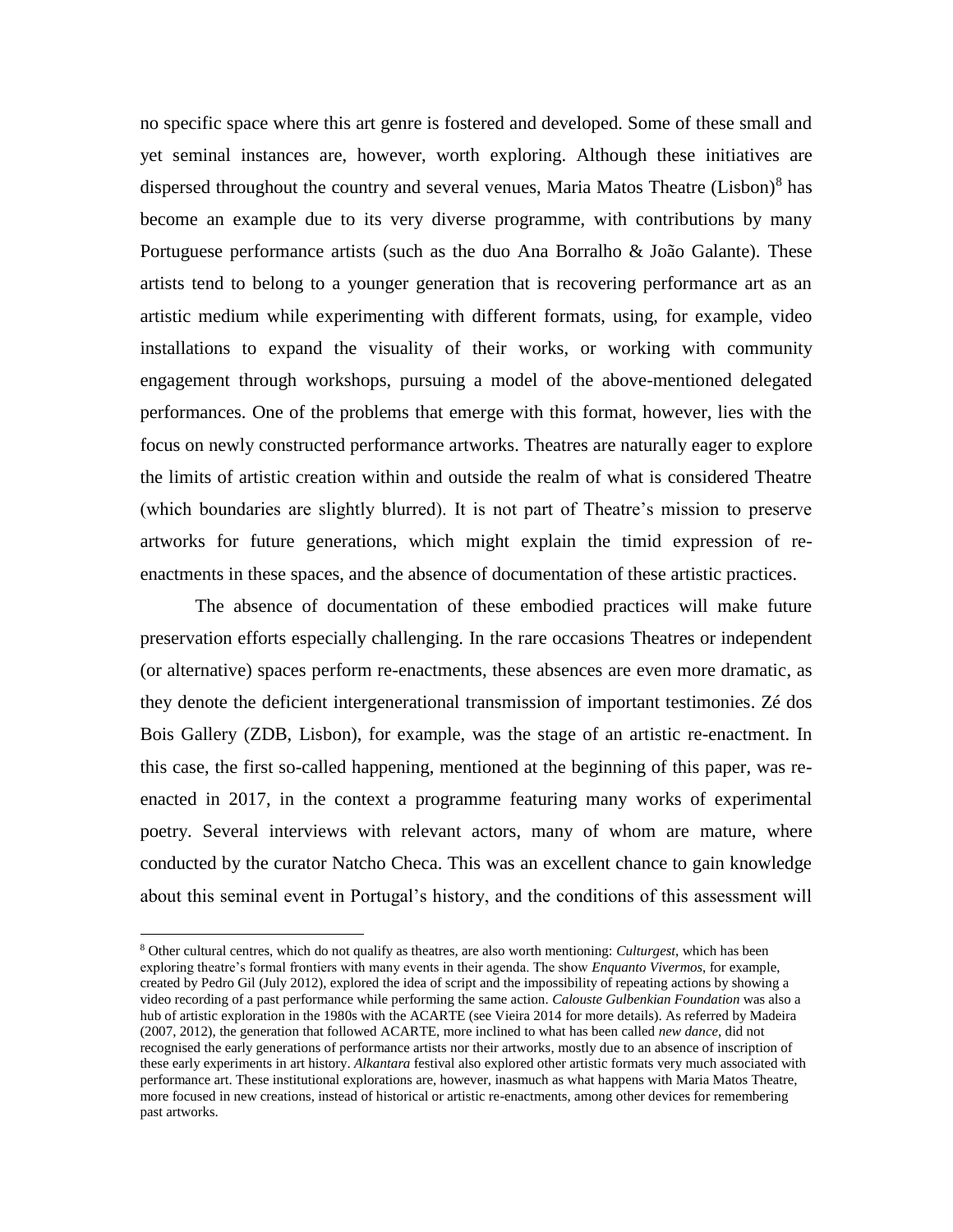probably be difficult to recover in any future efforts. These irretrievable and vital testimonies where, however, never published nor released as raw data. Later on, it became evident through personal communication that these accounts were not registered<sup>9</sup>. The reasons for this situation are difficult to identify at this moment. Given this case, it is possible to argue that a symbiotic dynamic between this institution and the academia could provide the means to document those precious accounts. A collaboration with a Museum could also have changed this outcome. The *practices of preservation* of ZDB focused more in the transient materialities of the bodies that performed that happening. In which ways could these practices be expanded?

The mission to preserve this Cultural Heritage is commonly associated with museums which, for the reasons mentioned above, have difficulties dealing with these works. The experimentation inherently related to the Theatre space would ideally be transferred to the Museum. The capability of recovering traces and building an archive of these practices, a skill much associated to the Academia, could also be somehow retrieved by Theatres, which, in turn, have a privileged access to artists throughout crucial moments of their practice, namely technical visits, technical and general rehearsals, or discussions with lighting and scenography technicians. Being conscientious of the limits of each of these institutions, we may find some answers and alternatives if we conceive a hybrid space, a liminal space of in-betweeness where Museums, Universities, and Theatres could mingle and, ideally, thrive. Can the Museums be transformed into laboratories for experimentation, where embodied practices are lifted above normative views about of the truth of a given artistic object?

### **5. Institutional hybridity as means for performance art continuity**

In his article, Multiculturalism and Museums – Discourse about the Others in the Age of Globalization, Jan Naderveen Pieterse raises questions about multiculturalism that could also be asked about performance art. Continuing this analogy, Portuguese performance art, and somehow Performance Art, in general, could even be seen as an Other in the Art World, as it was complicated for this genre to be represented in museum collections or inscribed in art history.

<sup>9</sup> Claudia Madeira and Natcho Checa, personal communication, March 2017.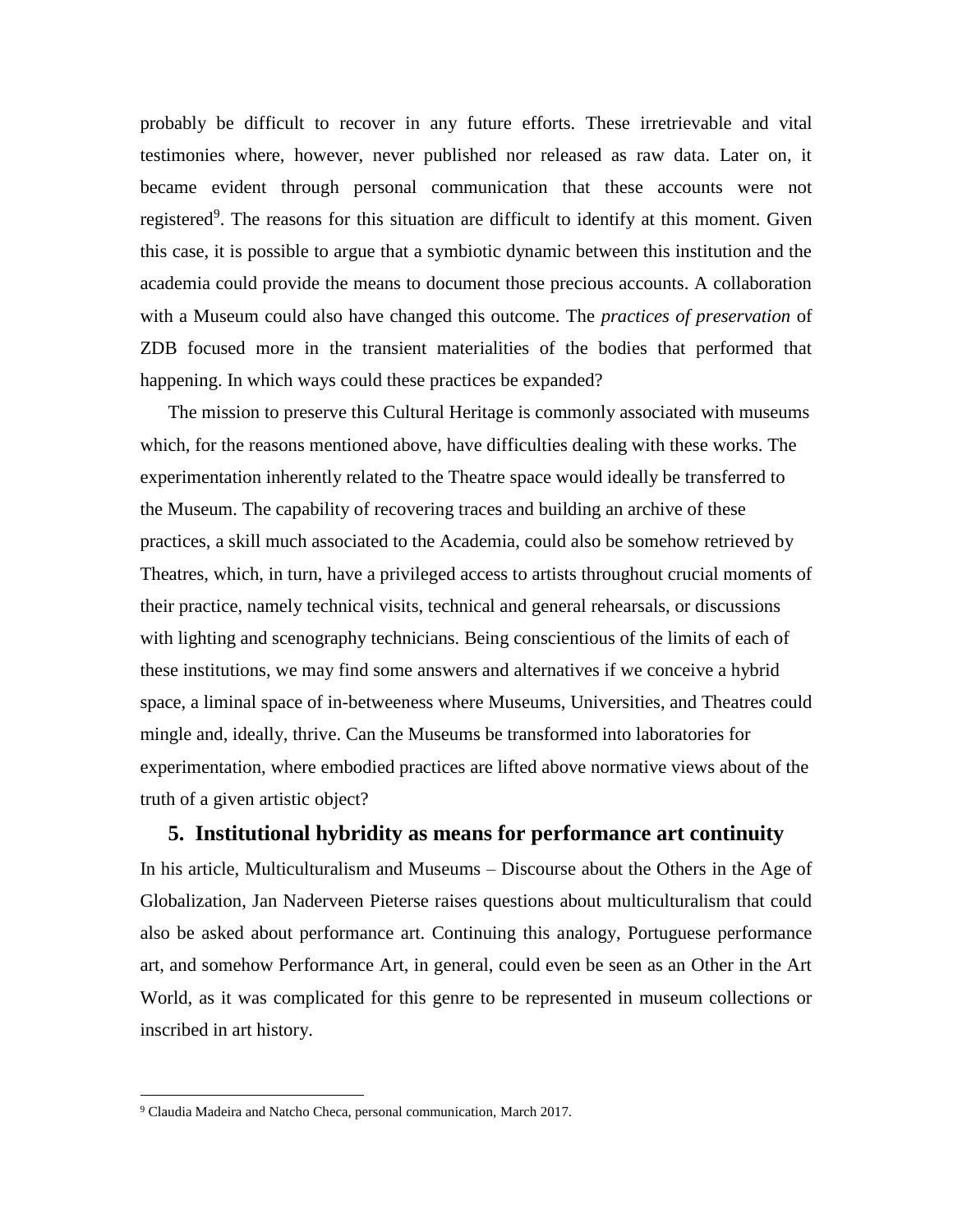In his analysis, which is mainly focused on Ethnographic Museums, Jan Pieterse puts the Museum at the centre of the Western Civilization. This author compares these structures with artistic or historical museums, referring that Ethnographic Museums have a certain ambiguity, being politically peripheral while holding a high symbolic value. This framework, therefore, allows for an emergence of dominated and peripheral discourses, leading to reflexive approaches to the Other. In this sense, Museums have the potential of becoming places of civic engagement, with exhibitions working as laboratories. Museums can thus become spaces of transformation.

In a globalised era of information, this author refers that previously self-contained categories of the Self and the Other are now fragmented in several Others. This cultural change necessarily implies a different way of seeing and acknowledging these many Others. Aiming to identify strategies to promote a reflexive representation, Pieterse questions which institutions should serve as a model for the Museums. In this inquiry, this author presents two alternatives: University and the Theatre. In a way, by proposing these two options, this author ends up introducing a triad, University-Museum-Theatre, which answers to many of the problems of Performance art's practices of preservation.

Referring to Gurin (1991), who believed that producing an exhibition was more like creating a play than any other form, and to Harris (1990), who said that museums could be places where the university and the theatre meet, Pieterse suggests that Museums could be mediators, being at the centre of the discussion and potentiating institutional encounters.

Thinking about this triad in the specific case of Performance Art allows us to say that the University (as it is a space for personal and academic development, research and experimentation) is inevitably linked to the Museum, where this analysis is based on historical Heritage, and on the Theatre, where the transmission-experimentation gains a body, and recovers embodied memories. In this sense, the future of performance art is based on a theoretical-practical knowledge that is closely related to academia. They are, moreover, materialised through archives, established in critical repositories, constituted through the accumulation of knowledge that is articulated, sometimes through an expository component, with the museum. Furthermore, they are still transmitted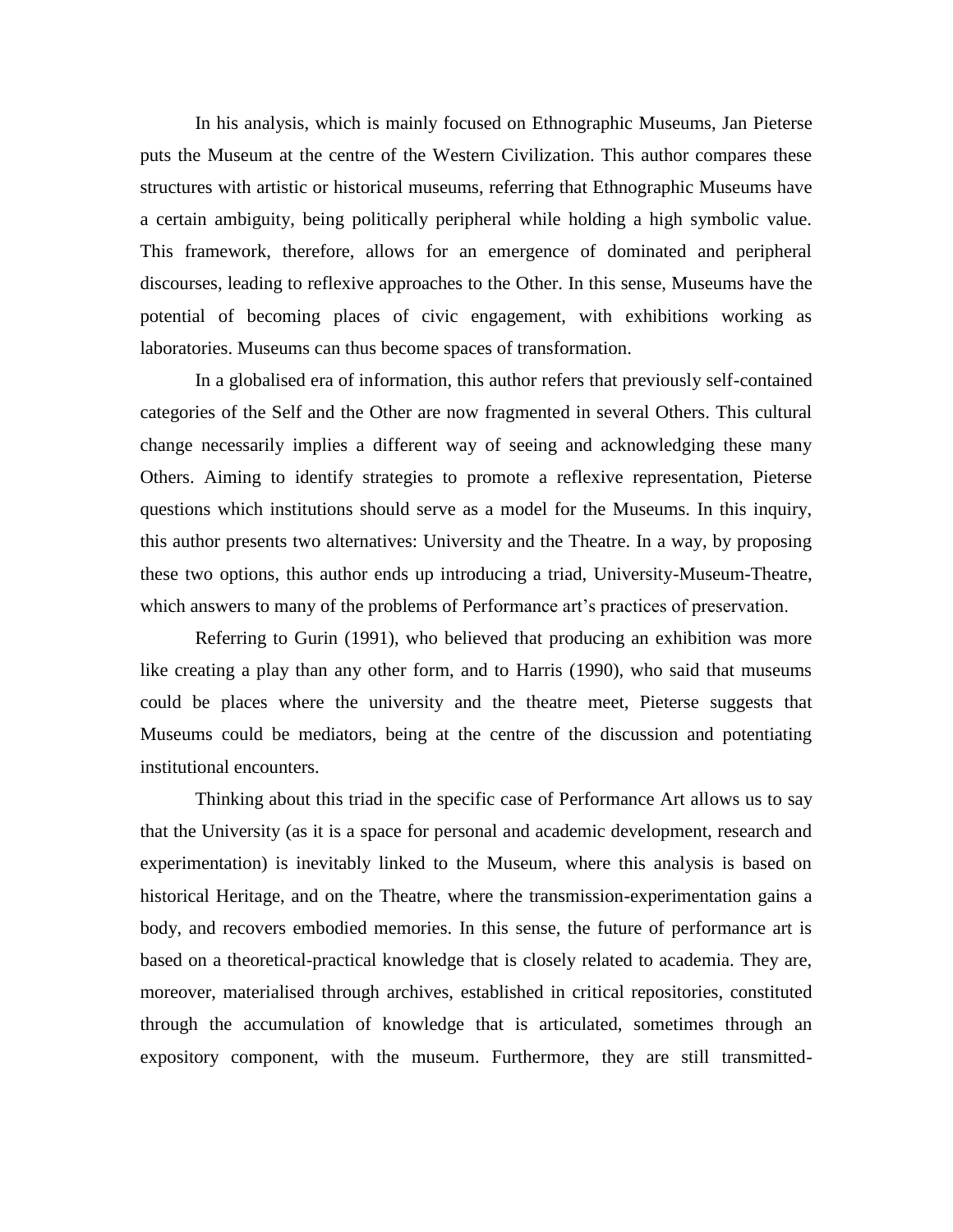experienced as (re)embedded experience, which leads to re-enactments or new performances.

This triad has characteristics that promise to empower not only the future of these more subaltern genres in museums but also new ways of life in these spaces. But it also presents some problems. On the one hand, the establishment of a performance art archive promises to be a Herculean task, mainly because there are no public entities that can guarantee its sustainability. It is also difficult to ensure the means for such an extensive archive, and a significant issue is the deciding of what actually should be archived, bearing in mind that most theorists do not agree if it is even possible to store or document performance art. Above all, it is difficult to define what kind of documents to file and, more importantly, when and where to stop. Besides this, the fact it is a relatively recent art form brings some problems regarding preserving works. This factor is becoming particularly problematic because artists and other participants are disappearing and with them their memories, the essential basis for academically reconstituting the various performance stories. In the transition from the materiality of the documents and testimonies available for a materiality of a body which transmits and experiments (or the Museum-Theatre dichotomy), we are trying to guarantee the transmission of the repertoire of these works.

With the resurgence in Portugal of a new cycle of performance art at the dawn of the new millennium (Madeira 2012, 2016), there have been artistic projects incorporating a number of these aspects. In Porto, for example, *A Sala* (The Room) (2007) explores the dichotomy private-public, by presenting performance artworks in the living room of António Lago and Dr. Susana Chiocca (PhD in Performance Studies). In this project, the artists shared their personal space with anyone wanting to present performances (from various disciplines and generations), also creating space for the possibility of reenactments, namely, performers from the 1960-1980 generation. However, neither the academic nor museological component was introduced here. In 2009, one year after the exhibition Theatre without Theatre, Berardo Collection Museum presented one of Ernesto de Sousa's works, Revolution my body nr. 2 (1981), in the exhibition *Arriscar o Real*, curated by Larys Frogier. This Museum provided publics with a participative celebration of Ernesto de Sousa's work, presenting them with a set of instructions written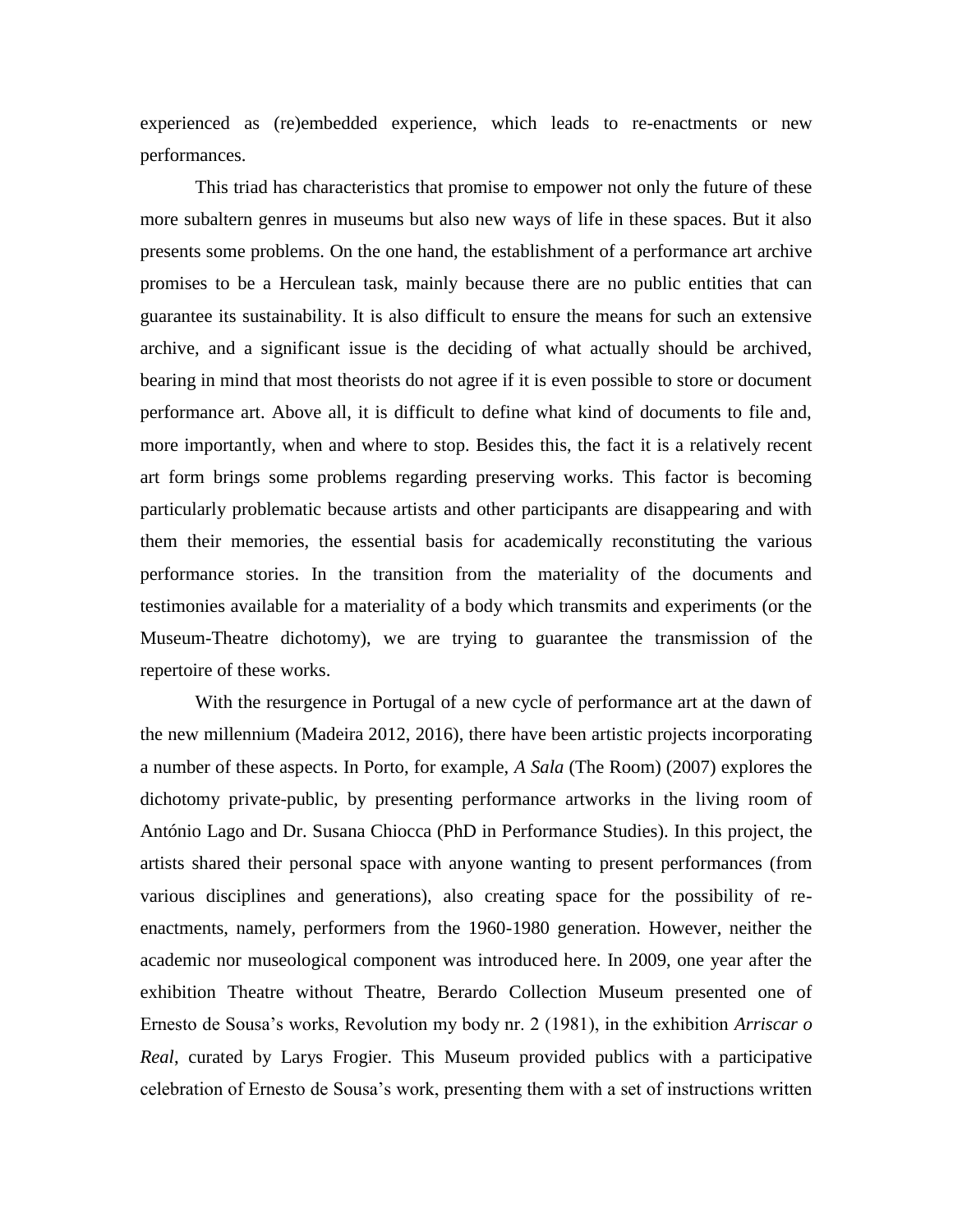by the artist, to be performed in the Museum space. At Serralves Museum (Porto), the programme *Museum as Performance*, which is it its third edition, is another example of an emergent and relatively new initiative that is pushing the borders of the Museum's mission. Different artistic projects, created by artists from all over the world, are performed inside the Museum space throughout a weekend each September. This program has emerged with the intent of recovering the memory of this institution as a performative space. The actual consequence of this project lies, however, in the opportunity for artists to present their new creations. All selected artworks, nonetheless, verse on the idea of the Museum as a performative space. The Museum space is, similarly, expanded, as it is not restrained by the museum walls, also operating in the outstanding gardens that frame the award-winning building.

Besides Maria Matos Theatre, other spaces in Portugal's capital have felt a growing need of hosting performance artworks, sometimes even trying to create a nostalgic atmosphere while recalling events from the past. *Project P! Festival*, which occurred in Lisbon (11-14 April 2016), is illustrative of this tendency. Produced by the *São Luiz Theatre* and *National Museum of Contemporary Art* (MNAC – Museu do Chiado), and commissioned by Ana Pais, this intensive festival emerged as a celebration of the centenary of what is now being considered the first Portuguese Performance artwork – the *Futurist Conference* by Almada Negreiros (1917). This project is especially relevant as it has become not only a celebration of the past action but also a restoration of the performative space of the São Luiz Theatre. Originally called *Teatro da República*, São Luiz was the space where the Futurist Conference was presented by Almada Negreiros. By offering different artistic approaches to the Futurist Conference, which involved a wide variety of media besides the performative body of performers, *Project P!* recovered more than the function and history of a given space, within a given place, or than the performative enunciation of the *Futurist Conference*. By allowing several artists to use the *Futurist Conference* as a starting point rather than an end in itself, Project P! fostered the development of several ramifications of the *Futurist Conference* beyond its format, its themes, or its own time.

Among the artistic ventures present at *Project P!*, the project REACTING TO TIME: The Portuguese in performance art, by the choreographer Vânia Rovisco, deserves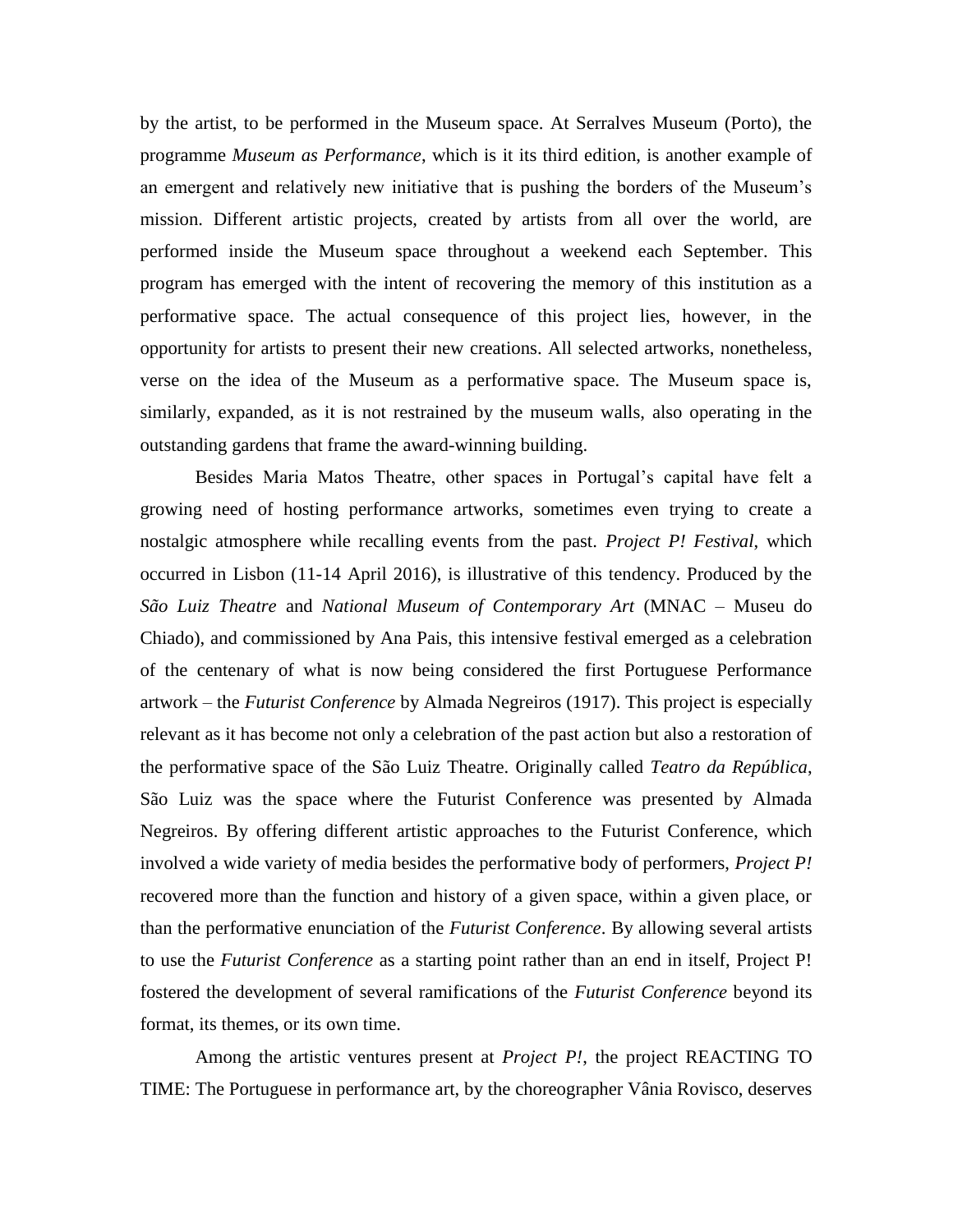a special mention. Aiming at recovering the physical memory of Portuguese performance art, and having a specific focus on early experimentations with this medium, this project appeared precisely as an attempt to create this hybrid space in artistic re-enactments. Drawing from the dance and performance studies theorist André Lepecki's notion of body-archive (Lepecki 2010), Rovisco considers that bodies have an incorporated knowledge and that ignoring such a source, 'which comes from a relation of accumulated reflexive cultural actions (...) is a flaw in the recognition of a heritage that belongs to all of us' (AADK 2016). In the absence of an archive, Rovisco collects the memories of artists, which are embedded in their words and performative practice (i.e. their bodies), transmitting them through her own body. She does so by transferring this corporeal knowledge to an undetermined number of workshop participants, over an entire week. The workshop participants, who do not need any previous knowledge or dance practice, engage in the process of transmission by embodying the gestures and the score and by, at the end of the week, presenting the performance work in a given venue. This process not only transports the memories of the artwork into contemporaneity through their actualisation (Lepecki 2010) but, with the work's presentation, it also engages in a conversation between the artist's generation and their legacy (Marçal 2017a). According to Rovisco, more that transmitting the specific gestures that constitute the performance artwork, she trains the bodies to understand the work's temporalities. What she aims at transmitting is not necessarily the work as it was, but the spirit it embodied, the tension it created, the disruption it generated (Rovisco 2016).

Through this process, Vânia Rovisco's choreography seeks (and finds) a hybrid sphere within the various spaces it ends up occupying. Its first transmission occurred at the Arpad Szenes Vieira da Silva Museum, a fine-art's museum. Its fourth transmission has held in Casa Negra - AADK Centre, an alternative and experimental gallery in Spain. In the context of *Project P!*, Rovisco co-directed a re-enactment of an artwork by Fernando Aguiar at the *National Museum of Contemporary Art*. Seated in the grey stairs of the museum's lobby there was the artist Fernando Aguiar, looking at the past of his own action in the present. In rethinking an artistic re-enactment process through a transmission lens, Rovisco explores the exhibition or presentation space, like a laboratory where there are learning processes both in the history of Portuguese performance art, as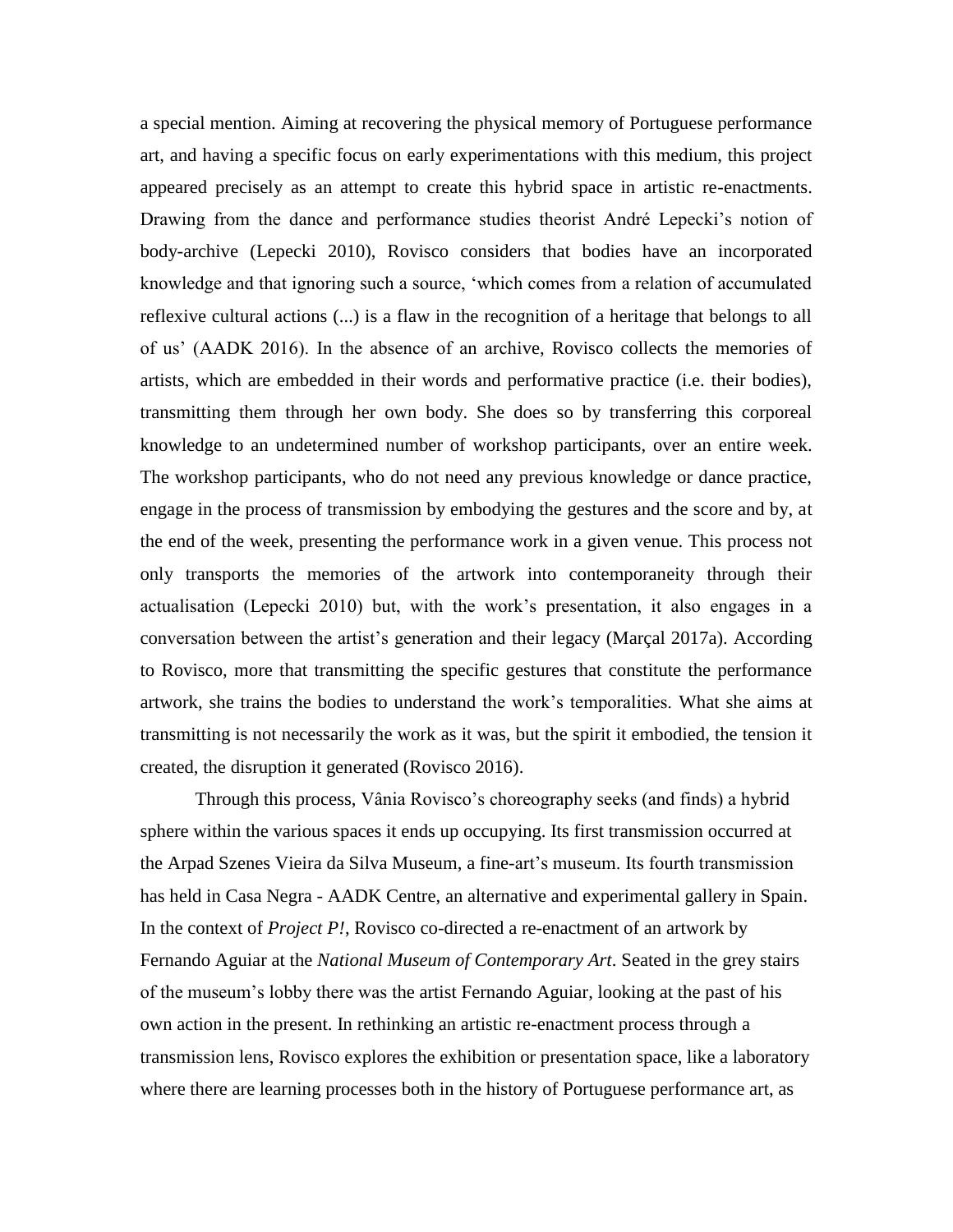well as in the experimentation with the performative body of the past. Artworks are transmitted through documents and transmission-experimentation processes, which perpetuate forms of embodied knowledge, transforming somewhat phantasmagorical works into collective memory. In this process, the museum also becomes a place where new ways of managing, thinking, and exhibiting this art form arise.

### **6. Futures of performance art: conflicts between space and time**

Performance art temporalities are still not consensual. The struggle between the times (past, present and future) of this artistic form and its venues (university, museum, theatre) is at the heart of the discussion about documentation, preservation, transmission and mediation of performance art. Above all, this debate, as well as the argument developed in this article, appears as a conflict between opposing forces connected to the same object.

In thinking about performance art times and venues in the context of the university-museum-theatre relationship, it is possible to insert questions of identity in this field; in other words, the right of expression, visibility, alterity and preservation of a history. A multicultural form is needed in preserving performance art - a relentless quest for multiple narratives and perspectives on performance artworks. Only through this multiplicity, through the abundance of physical and embodied instantiations, of testimonies and witnesses, will it be possible to transmit these works to future generations. On the other hand, besides these political, cultural and social questions, we could enumerate a set of others that arise through the actual process of institutionalising these memories, materials and practices. If in the context of the university, the knowledge built, as far as Portuguese performance is concerned, is still dispersed among different researchers and perspectives, perhaps due to the absence of a place for joint discussion, we can deduce that is not always so in the case of a museum or theatre complementary policy or programming. In the case of the Portuguese museum, there is no institution claiming it is the entity to house a Portuguese performance art archive.

There are many problems surrounding the transmission of this cultural heritage in the Museum, which could be complemented by a programme in partnership with theatres and universities. This perspective presents opportunities regarding managing and curating this art genre, but it also offers some challenges. By looking for new and different views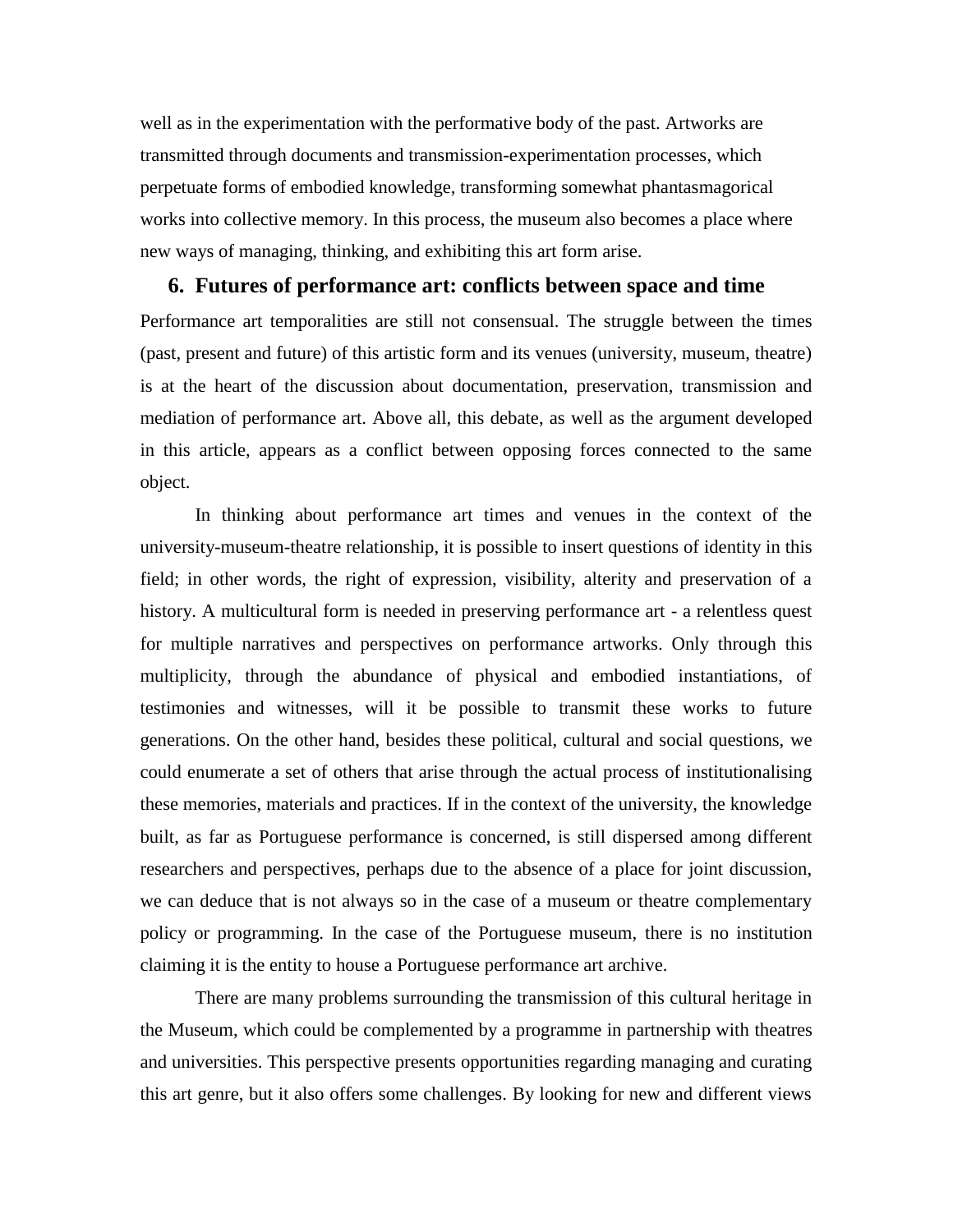about these works, complying with a multiculturalist perspective of performance art and its (hi)stories, fresh, innovative, and inclusive exhibitions take form; however, the resources needed to research and develop (and, thus, store) this information quickly becomes unmanageable. At the same time, the communication strategy between the Museum and performance artists could be compromised by the involvement of many other actors from Theatres and Universities, leading to an increase of the time spent in the preparation of the exhibition. Also, as Museums usually lack the space to promote reperformances or activations of performance remains, there is a need to amplify the scope of this institution, leading to a necessarily straight collaboration between Museums and Theatres, two organizations with different missions and thus styles of leadership. Regarding the relationship between these two institutions and the academic world, the primary challenge comes from funding strategies, as Museums and Theatres usually have resources directly allocated to the exhibition/presentation of manifestations of Cultural Heritage, while Universities have to find external funding to participate in this venture.

Besides these operative challenges, it is clear that this triad shows itself as an opportunity to answer to performance art hybrid temporalities. The theatre sees itself as an institution of the present, residential and for the presentation of contemporary works and that could, on a recurrent basis, build bridges, not only with research projects and scientific knowledge providing debate about new creations. This, however, will only be possible if the university-museum-theatre triad becomes a single place, where the archive and the repertory come together, where different voices are heard beside documents and records, promising future synergies that will feed each side of the knowledge triangle: theorising, materialisation and experimentation. That triangulation will also have repercussions regarding *practices of preservation*. This triad, as an operational concept, can respond to difficulties seen by every institution that aims preserving this manifestation of Cultural Heritage. In the same way, it allows for new possibilities in curating exhibitions as well as establishing dialogues between performative works of art and those with a more traditional format. History is then experienced in new ways, namely through the exhibition of non-conventional historical-artistic narratives and nonformal experimentation and learning processes. As *practices of preservation* are interconnected, the effective preservation of these artworks can happen… in practice.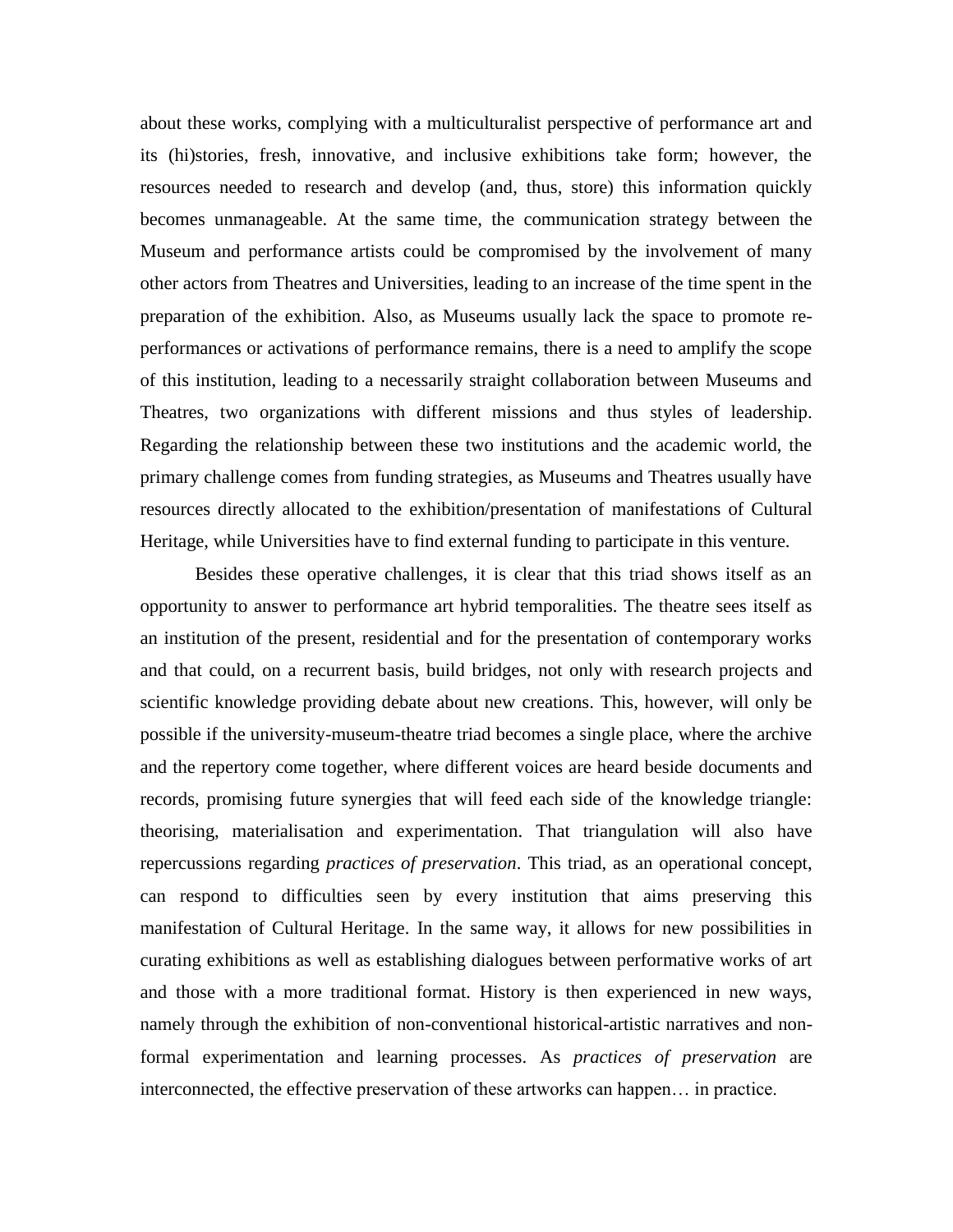### **References**

- AADK. 2016. Reacting to time: the Portuguese in performance art. English version. <http://www.aadkportugal.com/reacting-to-time-en/about/> (accessed on 13<sup>th</sup>) October 2016).
- Auslander, Philip. 2006. "The Performativity of Performance Documentation". *PAJ* 84  $1-10$ .
- Austin, John L. 1965. *How to Do Things with Words*. Cambridge: Harvard University Press.
- Bishop, Claire. 2012. *Artificial Hells: Participatory Art and the Politics of Spectatorship*, London: Verso.
- Blackson, Robert. 2007. "Once More… With Feeling: Reenactment in Contemporary Art and Culture". *Art Journal* 66 (1): 28-40.
- Calonje, Teresa. 2015. "Introduction". In *Live Forever: Collecting Live Art*, ed. T. Calonje, 11-26. London: Koenig Books.
- Chalmers, Jessica. 2008. "Marina Abramović and the Reperformance of Authenticity". *Journal of Dramatic Theory and Criticism*, XXII (2): 23-40.
- Derrida, Jacques. 1977 (1988). *Limited Inc.* Evanston, IL: Northwestern University Press.
- Foster, Hal. 2015. *Bad New Days: Art, Criticism, Emergency*. London/ New York: Verso.
- Goldberg, Roselee. 2001. *Performance art: from futurism to the present*, London: Thames & Hudson.
- Gurin, E. H. 1991. "Noodling around with Exhibiting Opportunities". In *Exhibiting Cultures: The Poetics and Politics of Museum Display*, edited by I. Karp and S. Lavine, 176-90. Washington, DC: Smithsonian Institution Press.
- Harris, N. 1990. C*ultural excursions: marketing appetites and cultural tastes in modern America*. Chicago: Chicago University Press.
- Hengel, Louis van den. 2017. "Archives of Affect: Performance, Reenactment and the Becoming of Memory". *In Materializing Memory in Art and Popular Culture*, ed. by L. Muntean, L.Plate, and A. Smelik, London and New York: Routledge: 125- 141.
- Jones, Amelia. 1997. ""Presence" in Absentia: Experiencing Performance as Documentation". *Art Journal*, 56 (4): 11-18.
- Jones, Amelia. 2012. "The Now and the Has Been: Paradoxes of Live Art in History". In *Perform, Repeat, Record: Live Art in History* ed. by A. Jones and A. Heathfield, Bristol: Intellect Lda, 9-25.
- Kaprow, Allan. 1958 (1993). "The Legacy of Jackson Pollock". In *Essays on the Blurring of Art and Life*. Berkeley, CA: University of California Press: 1-9.
- Laurenson, Pip, and Vivian van Saaze. 2014. "Collecting Performance-Based Art: New Challenges and Shifting Perspectives". In *Performativity in the Gallery: Staging Interactive Encounters*, edited by Outi Remes, Laura MacCulloch and Marika Leino, 27-41. Oxford: Peter Lang AG, Internationaler Verlag der Wissenschaften.
- Lepecki, André. 2010. The Body as Archive: Will to Re-Enact and the Afterlives of Dances. *Dance Research Journal*, 42 (2), 28-48.
- Lippard, Lucy. 1973. *Six Years: The Dematerialization of the Art Object from 1966 to 1972…*, Berkeley and Los Angeles: University of California Press.
- Madeira, Cláudia. 2007. *O hibridismo nas artes performativas em Portugal*. Unpublished PhD Thesis, Lisbon: Faculdade de Ciências Sociais e Humanas: Universidade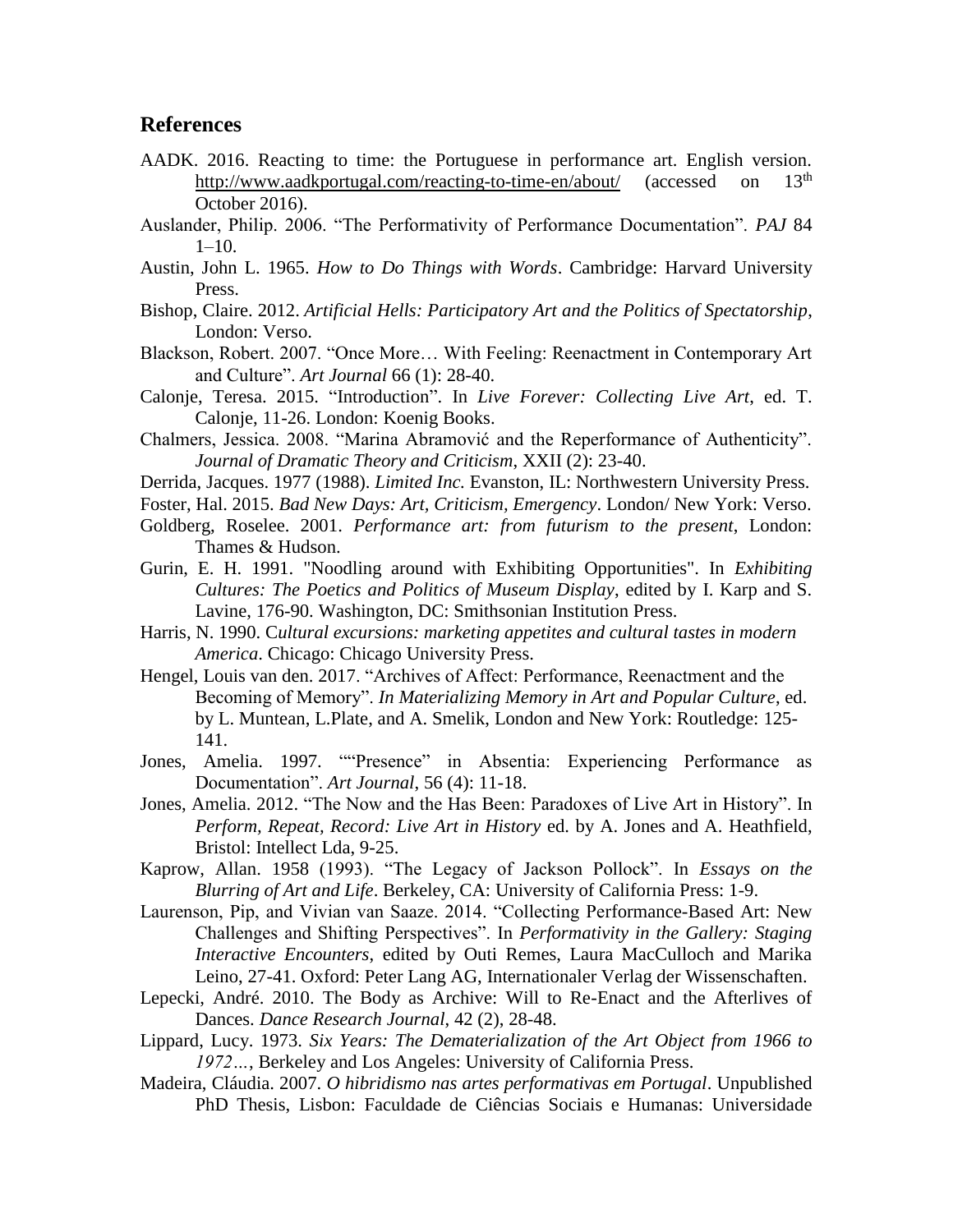Nova de Lisboa. Available at: [http://hdl.handle.net/10451/322,](http://hdl.handle.net/10451/322) accessed on 27<sup>th</sup> October 2015.

- Madeira, Cláudia. 2012. "The 'return of performance art from a global perspective", In Cadernos de Arte & Antropologia, 1(2), 38-52. DOI : 10.4000/cadernosaa.652
- Madeira, Cláudia. 2016. "Transgenealogies of Portuguese Performance Art". *Performance Research,* Special issue *On Trans/Performance,* edited by Amelia Jones 21 (5), 37-46. DOI:10.1080/13528165.2016.1223446
- Madeira, Cláudia. 2017. "The 'Performative' and 'Speculative' History of Portuguese Performance Art", *Revista de História da Arte – Série W*, 6, Instituto de História da Arte (forthcoming).
- Marçal, Hélia. 2017. "Conservation in an era of participation". *Journal of the Institute of Conservation*, 40 (2): 97-104. DOI: 10.1080/19455224.2017.1319872.
- Marçal, Hélia. 2017. "Rites of passage: a conservator's perspective on the incorporation of performance artworks into museological collections", *Revista de História da Arte – Série W*, 6, Instituto de História da Arte (forthcoming).
- Marçal, Hélia and Rita Macedo. 2017. "The aim of documentation: micro-decisions of the documentation process of performance-based artworks". In *ICOM-CC 18th Triennial Conference Preprints, Copenhagen, 4–8 September 2017,* edited by J. Bridgland. Paris: International Council of Museums.
- Marçal, Hélia, Andreia Nogueira, Rita Macedo. 2017. "Materializar o intangível: a documentação da obra Luís Vaz 73 (1975) de Ernesto de Sousa e Jorge Peixinho", *Conservar Património*. (forthcoming) DOI: 10.14568/cp2016042
- Phelan, Peggy. 1993. *Unmarked: the politics of performance*. London: Routledge.
- Pieterse, Yan Nederveen. 1997. **"**Multiculturalism and Museums: Discourse about Others in the Age of Globalization". *Theory, Culture & Society* 14: 123-146.
- Rovisco, Vânia. 2016. Videoconference, personal communication to Hélia Marçal, 4<sup>th</sup> October 2016.
- Vall, Renée, Hanna Hölling, Tatja Scholte and Sanneke Stigter. 2011. "Reflections on a biographical approach to contemporary art conservation". In *ICOM-CC 16th Triennial Meeting Preprints, Lisbon, 19-23 September,* edited by J. Bridgland. Almada: Critério.
- Vieira, Ana Bigotte. "NO ALEPH. Notas a propósito de uma investigação sobre o Serviço ACARTE da Funda-ção Calouste Gulbenkian – 1984/1989". *Ler História*, 67: 63-89.
- Wheeler, Britta B. 2003. "The institutionalization of an American avant-garde: performance art as democratic culture, 1970-2000". *Sociological Perspectives,* 46 (4): 491-512.

#### **Biographies**

**Cláudia Madeira** is an Auxiliary Professor and Researcher at FCSH - NOVA University of Lisbon. Her post-doctoral research was entitled *Social Art. Performative Art*? (2009- 2012) and was carried out at ICS-UL. She holds a doctorate in sociology for the same